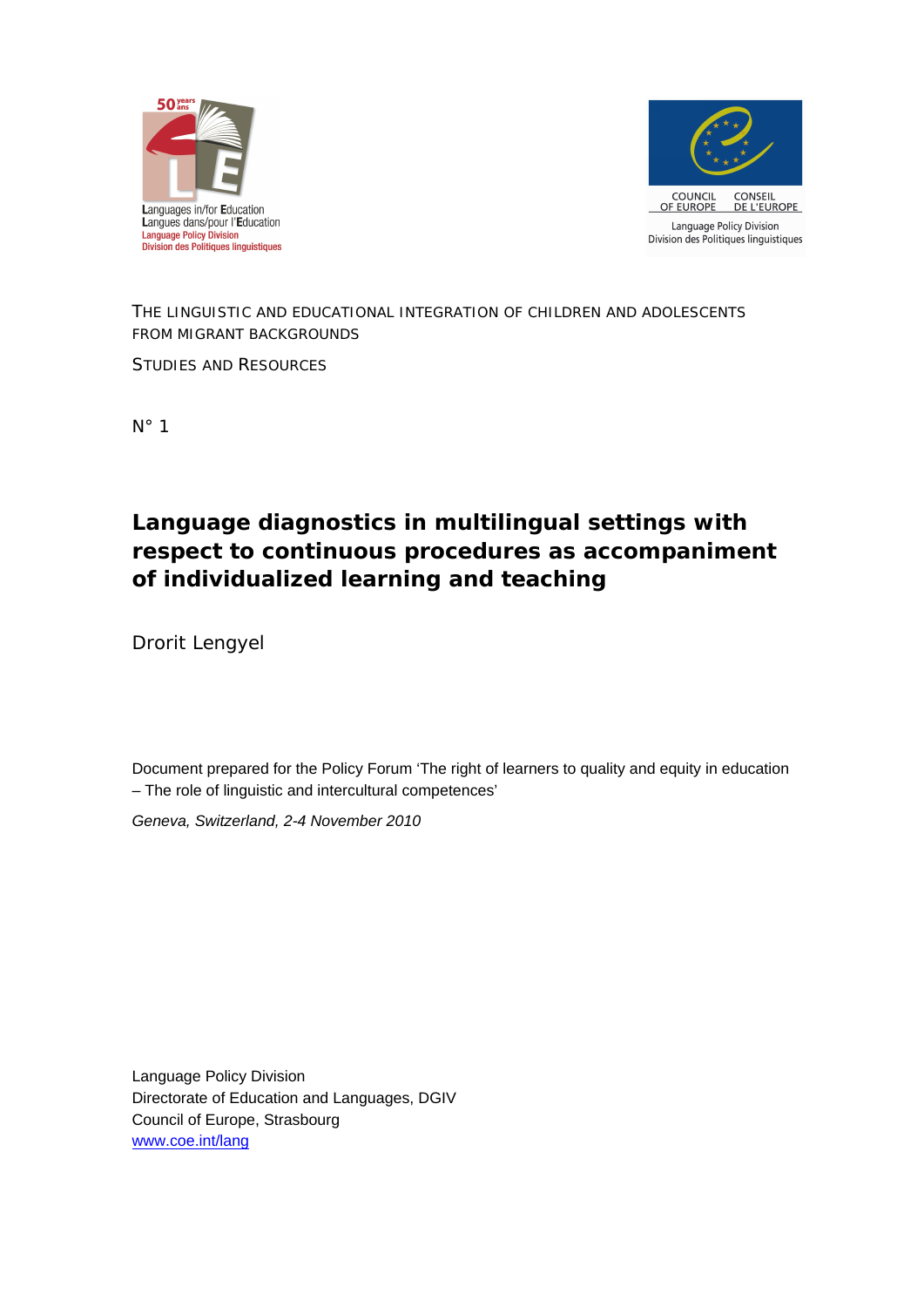#### LIST OF STUDIES AND RESOURCES ACCOMPANYING THE CONCEPT PAPER ON

The linguistic and educational integration of children and adolescents from migrant backgrounds

- **1.** *Language diagnostics in multilingual settings with respect to continuous assessment procedures as accompaniment of learning and teaching* **– Drorit Lengyel**
- 2. *Languages of schooling: focusing on vulnerable learners* Eike Thürmann, Helmut Vollmer and Irene Pieper
- 3. *Migrant pupils and formal mastery of the language of schooling: variations and representations –* Marie-Madeleine Bertucci
- 4. *Capitalising on, activating and developing plurilingual and pluricultural repertoires for better school integration* – Véronique Castellotti and Danièle Moore
- 5. *Professional development for staff working in multilingual schools –* Jim Anderson, Christine Hélot, Joanna McPake and Vicky Obied
- 6. *Co-operation, management and networking: effective ways to promote the linguistic and educational integration of children and adolescents from migrant backgrounds -* Christiane Bainski, Tanja Kaseric, Ute Michel, Joanna McPake and Amy Thompson

#### © Council of Europe, September 2010

The opinions expressed in this work are those of the authors and do not necessarily reflect the official policy of the Council of Europe.

All correspondence concerning this publication or the reproduction or translation of all or part of the document should be addressed to the Director of Education and Languages of the Council of Europe (Language Policy Division) (F-67075 Strasbourg Cedex or [decs-lang@coe.int\)](mailto:decs-lang@coe.int).

The reproduction of extracts is authorised, except for commercial purposes, on condition that the source is quoted.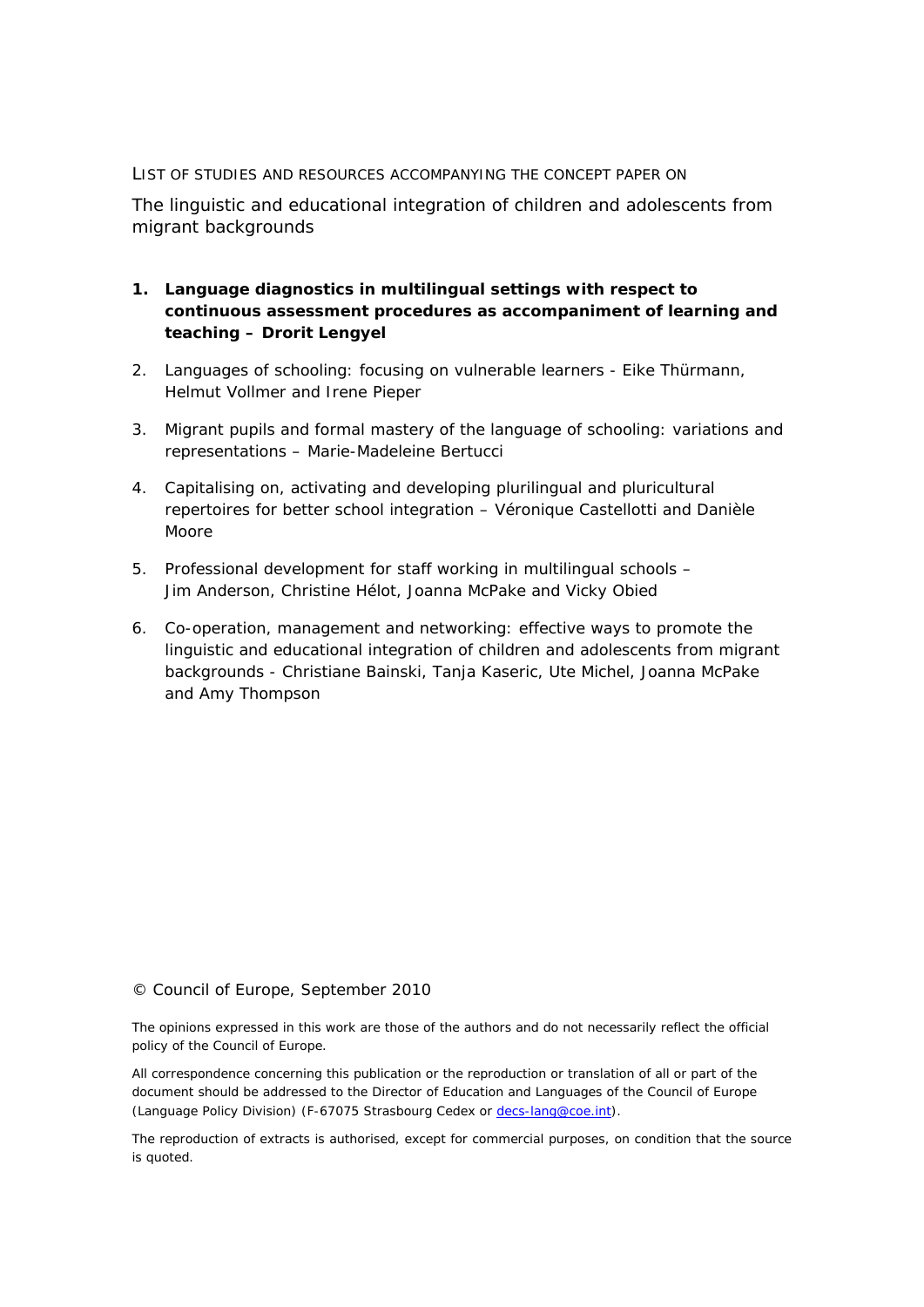# *Table of contents*

| 1. |      |                                                                                  |  |
|----|------|----------------------------------------------------------------------------------|--|
| 2. |      | Language diagnostics in linguistically and culturally diverse educational        |  |
|    | 2.1  |                                                                                  |  |
|    | 2.2. | Language diagnostics in multilingual educational contexts: an overview of        |  |
|    | 2.3. |                                                                                  |  |
| 3. |      |                                                                                  |  |
|    | 3.1. | Integrating questionnaires and interviews on language background,                |  |
|    | 3.2. |                                                                                  |  |
|    | 3.3. | Observation tools, self-assessment and documentation practices 16                |  |
| 4. |      |                                                                                  |  |
|    |      | 4.1. Establishing a language concept and integrating diagnostics as a standard21 |  |
|    |      |                                                                                  |  |
|    | 4.3. |                                                                                  |  |
|    |      |                                                                                  |  |
|    | 4.5. |                                                                                  |  |
|    |      |                                                                                  |  |
| 24 |      |                                                                                  |  |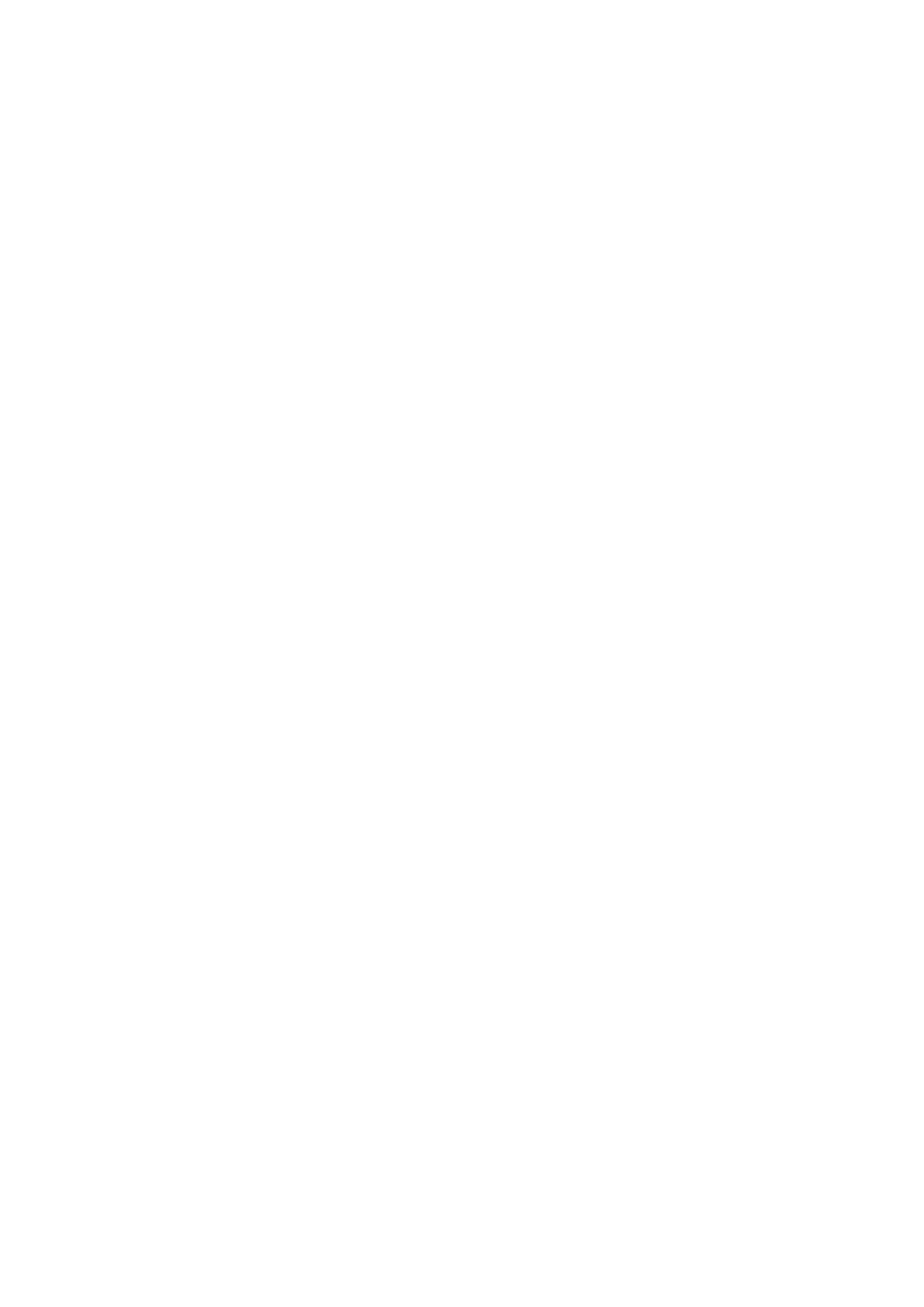# <span id="page-4-0"></span>**Abstract**

This study provides an introduction to language diagnostics in multilingual educational settings, with particular reference to the needs of children and adolescents from migrant backgrounds. It summarises the objectives and functions of language diagnostics and the principles that govern diagnostics, including formative assessment, as an integral part of continuous language education that emphasises individualised teaching and learning. From a theoretical perspective diagnostic procedures in multilingual settings treat language learning as a socio-cultural activity. They are thus based on an inclusive understanding of language and draw on evidence from (second) language acquisition research and functional pragmatics as well as (language) assessment research and practice. The study describes practical approaches, such as profile analysis and language sampling, observation and documentation, and self-assessment. These methods have in common that they focus on language development and language learning processes in home languages and/or second or third languages and/or academic language. In other words, they try to meet the needs of plurilingual children and adolescents growing up in bi- or multilingual schooling contexts. When developing policies to promote the integration of such learners, whether they are new arrivals or settled and resident, it is necessary to take account of the multiplicity of their linguistic, cultural and educational experience. Diagnostic procedures are helpful here, since they give teachers and learners themselves an opportunity to explore individual learning experiences, gain a deeper understanding of the language learning process, and consider possible ways of promoting further learning. Finally, the study describes key strategies for the implementation of diagnostics and formative assessment. Research and experience show that there are no "one size fits all" solutions. Educational institutions, local authorities or regions need to develop measures that correspond to their particular language education objectives and programmes.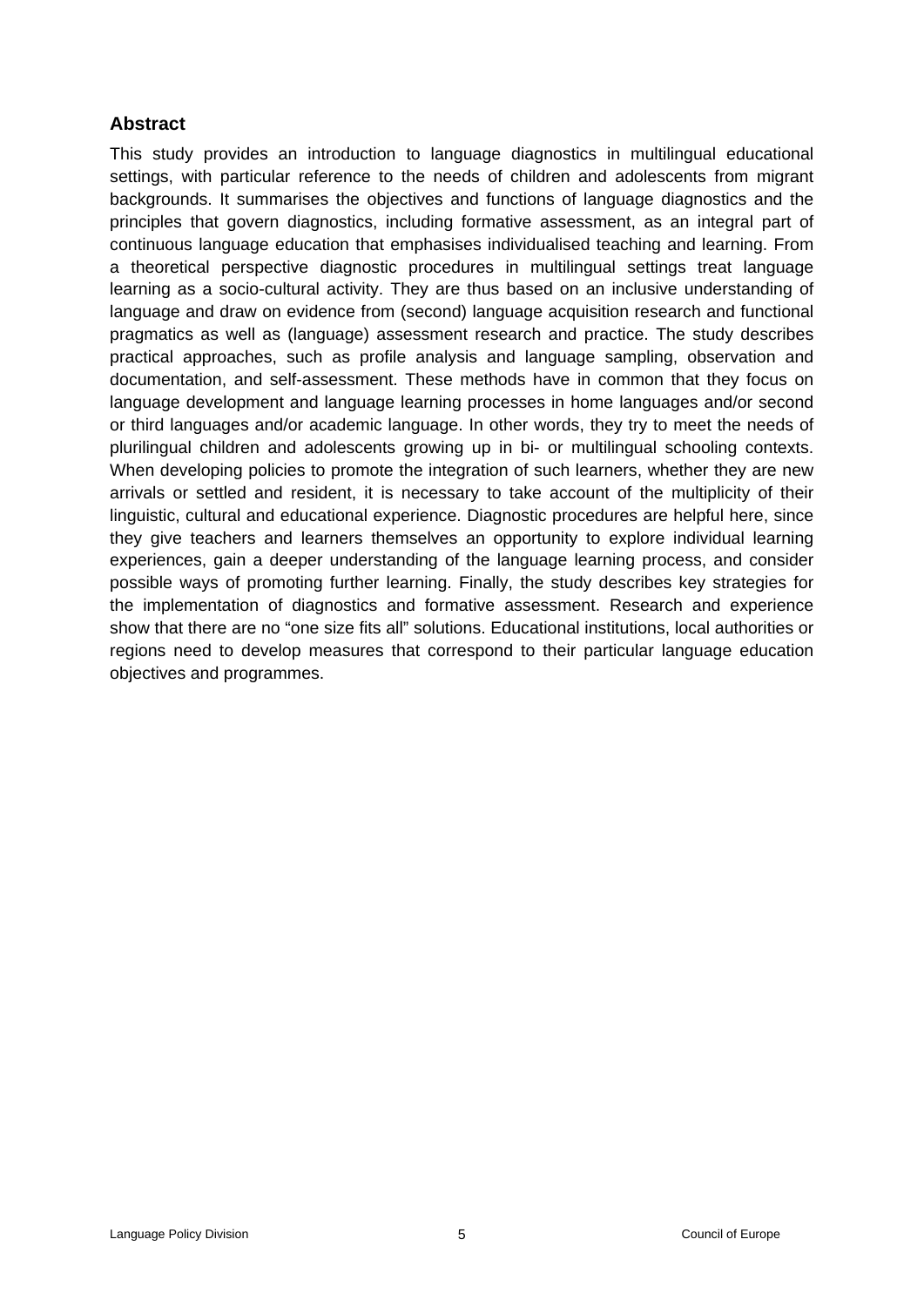### <span id="page-5-0"></span>**1. Introduction**

This study provides an introduction to diagnostic procedures in multilingual educational settings, with particular reference to the needs of children and adolescents from migrant backgrounds and an emphasis on individualised learning. It summarises the principles that govern diagnostics in language education, describes available approaches, gives examples of tools, and sketches strategies for the implementation of diagnostics and formative assessment. The study is intended for practitioners who wish to include diagnostic procedures as an integral part of language education. When developing policies to promote the linguistic and educational integration of children and adolescents from migrant backgrounds, whether they are new arrivals or settled and resident, it is necessary to take account for the multiplicity of their linguistic, cultural and educational experience. From the perspective of the Council of Europe's project Languages in Education/Languages for Education, the fact they are growing up to be plurilingual in a multilingual environment provides a resource that should be exploited to the educational advantage of themselves and their peers. Diagnostics can play a central role in plurilingual education for at least two reasons. First, its procedures can help teachers and learners themselves to find out about learners' language competences, what they have achieved so far and what needs further development. Second, it helps to establish links between educational goals and individual performance and proficiency. Fundamental to this view is the belief that all languages an individual knows, whether they are acquired outside school or as part of the schooling process, have an essential role to play in language education and the gradual mastery of academic language (Cummins, 2000; Little, 2010).

The term diagnostics1 is used here to refer to procedures that are relevant to classroom activities and provide information useful to teachers and pupils. Diagnostics in our sense is concerned with the individual learner in mainstream and inclusive educational contexts. It is founded on a qualitative, developmental and socio-cultural view of language, language learning and academic discourse rather than on psychometric models of (language) competence and psychometric traditions of test development (see Leung/Mohan, 2004). The Greek origin of the term ("dia" = "through"; "gnosis" = "insight") implies that diagnosis and diagnostics are a matter of gaining insight beyond the obvious into a phenomenon, behaviour or performance.

The second section of the study concentrates on the objectives, functions and principles of language diagnostics and on the different approaches that can be adopted in multilingual classrooms. It concludes by sketching a broad approach to language diagnostics as an integral part of individualised teaching and learning. In the third section different kinds of diagnostic tool – profile analysis and language sampling, observation and documentation, self-assessment – are shown to play a central role in classroom practice. The fourth section introduces strategies for implementation and provides examples for successful transfer, while the final section brings together key aspects of language diagnostics in multilingual settings.

<sup>1</sup> In some countries, for example the UK, the terms "classroom-based assessment", "formative assessment" and "assessment for learning" are commonly used as synonyms for "diagnostics". Other countries, such as Australia, refer to diagnostics as "ongoing assessment", which emphasises its day-to-day presence in the classroom. The present study uses the terms "diagnostics" and "formative assessment". Formative assessment has been used in multilingual mainstream classroom settings since the 1990s. Teasdale/Leung (2000) discuss the potential of this kind of diagnostic procedure and the problems it poses in relation to psychometric approaches.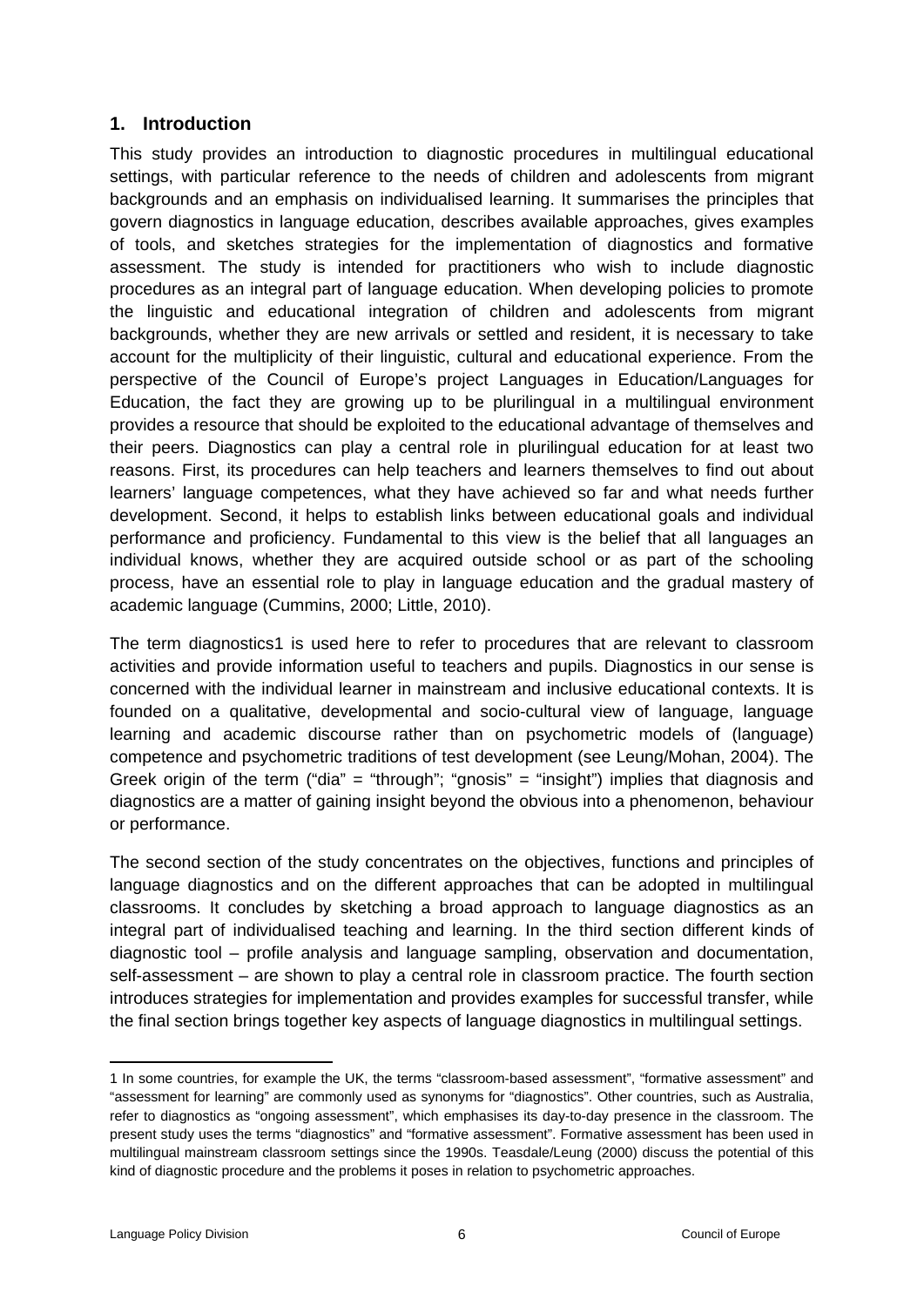Most of the examples are taken from the German model programme FÖRMIG (Förderung von Kindern und Jugendlichen von Migrationshintergrund/Support for children and adolescents from migrant backgrounds),<sup>2</sup> though examples from other European countries are also drawn on to give an overall idea of different approaches.

## <span id="page-6-0"></span>**2. Language diagnostics in linguistically and culturally diverse educational settings**

In most European countries educational authorities find themselves faced with the challenge of ensuring that children and adolescents from migrant backgrounds enjoy the same educational opportunities as their autochthonous peers. Among other things, this entails finding ways of closing the gap between the language proficiency that migrant children and adolescents bring with them to school and the requirements of academic discourse. Research has shown that mastery of academic language can be developed only through engagement with the different curriculum subjects (see Little, 2010; Pieper/Thürmann/Vollmer, 2010a, 2010b), which means that the linguistic and educational integration of children/adolescents from migrant backgrounds depends on how effectively language is brought into focus in mainstream education. The linguistic demands of curriculum subjects change from grade to grade, and it is essential to have ways of measuring educational progress that take account of official policy and its implementation strategies, especially at points of transition from one stage of education to the next. That is why language diagnostics has an essential role to play in inclusive language education across the curriculum. It is necessary to identify the individual learner's level of language proficiency and performance not only in general but in relation to the requirements of academic language at key stages in the educational process. Research and policy generally agree on the importance of providing early language support. Diagnostics helps to ensure that intervention is responsive to the needs of individual learners; it also provides a basis for evaluating the effectiveness of intervention and planning future support activities. Although this has been widely accepted as a general educational principle for several decades, there is a growing need for empirical research that focuses specifically on the linguistic development of plurilingual learners in multilingual contexts.

### <span id="page-6-1"></span>*2.1 Language diagnostics: some general considerations*

In general, comprehensive diagnostic procedures have three functions: descriptive, explanatory and prognostic. They describe the proficiency that has been achieved, which enables it to be classified; they explain why the learner performed as he/she did, which means accounting for acquired as well as non-acquired competences; and they predict further development (see Kany/Schöler, 2007).

Diagnostics is a comparative activity based on the measurement of any feature and/or competence. For example, a diagnostic instrument may be used to measure a child's syntactic development in language X. The results are then classified, which means that they

<sup>&</sup>lt;sup>2</sup> The FörMig programme, in which ten federal states participated between 2004 and 2009, implemented a network of "developmental partnerships" comprising a "basic unit" (for example, local schools, a municipal day care centre, a parents' initiative and the town administration) and "strategic partners" (for example, the public library, the local education authority, the educational psychology service, a centre for early child development, and a medical association). Educational systems and individual schools take specific measures to ensure that they provide an inclusive environment for all pupils. These measures are held together by an overall concept of continuous language education (see section 4.1 below). For further information see [www.uni-hamburg.blk](http://www.uni-hamburg.blk-foermig.de/)[foermig.de](http://www.uni-hamburg.blk-foermig.de/).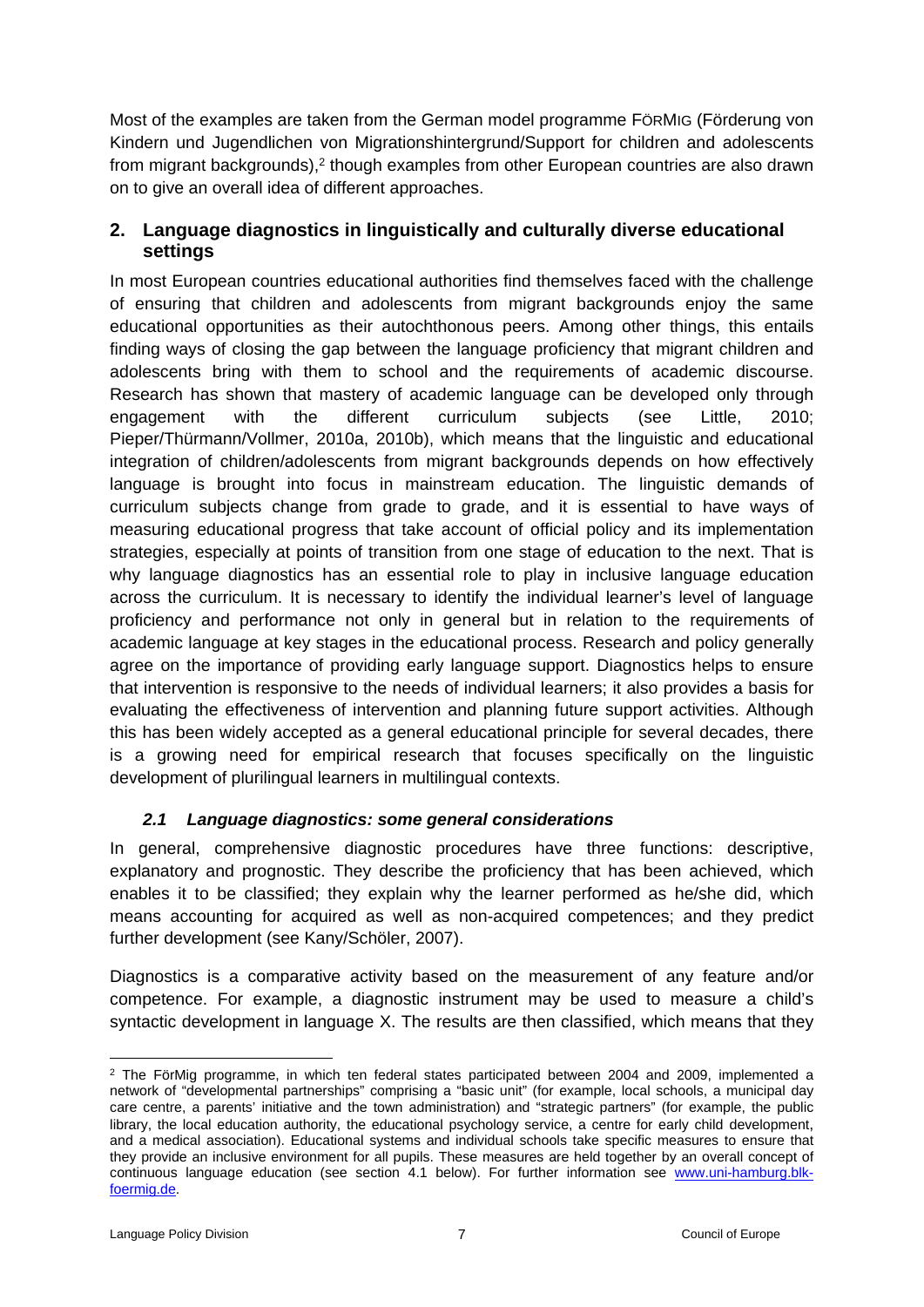are compared with other "observations" of the same phenomenon, in this case perhaps published research on syntactic development. Alternatively the child's performance may be compared with milestones in syntactic development in language X or with the results of other children in the same instructional group.

Comparison against a social benchmark means relating features, proficiency or achievement to a well-defined reference-group, which may be selected on the basis of age, gender or grade. Typically, standardised tests use age-based reference-groups – usually random samples of an age cohort representative of the population at large and its features, proficiency or achievement at a given point in time. This approach is likely to be problematic when applied to highly diverse populations in multilingual and multicultural settings (see section 2.3 below).

Comparison against a criterion-oriented benchmark means relating features to their developmental proficiency level. Especially when one is investigating child language acquisition it is helpful to apply developmental milestones as benchmarks that derive from language acquisition itself. Such milestones can be described in terms of phonetic-phonological, semantic, morpho-syntactic, pragmatic and discourse features (see, for example, Ehlich/Bredel/Reich, 2008a, 2008b; the authors developed a framework for the acquisition of German as a first and second language and complementary frameworks for the acquisition of Turkish and Russian as home languages in Germany (a process that differs in various ways from the monolingual acquisition of those languages in Turkey and Russia respectively). In educational contexts (developmental) criteria of academic language proficiency – oral and written – are important benchmarks that need to be included in diagnostic procedures. Criterion-oriented benchmarks are clearly linked to learning objectives that are valid in a particular society.

Individual benchmarks provide another basis for comparison. In this case an individual child's level of proficiency or achievement at a given time is compared with his/her proficiency or achievement level at an earlier date. The focus therefore tends to be on process and change in a more or less long-term perspective. Individual benchmarks are also used to investigate the child's level of achievement in relation to his/her potential. To find possible "answers" it is important to gather information on the individual pupil's developmental (pre-)conditions, for example, the cultural and social capital of the family, living conditions and surroundings. Individual benchmarks have a role to play in educational settings: from a motivational perspective research shows that pupils who perform rather poorly grow in confidence if the results they achieve at a particular point compare favourably with earlier results.

Whenever diagnostic tools are used in educational contexts they should correspond to the developmental and language learning stage of the children or adolescents in question. A variety of assessment approaches are available to meet (some of) the demands that multilingual contexts impose on language diagnostics: standardised tests, observation, analytical tools and language samples, portfolios and questionnaires for groups of pupils at different levels of schooling. These diagnostic methods described in section 3.

### <span id="page-7-0"></span>*2.2 Language diagnostics in multilingual educational contexts: an overview of different objectives and procedures*

In educational settings language diagnostics can have different overall objectives. Generally speaking one can identify three: administrative, evaluative (to measure the success of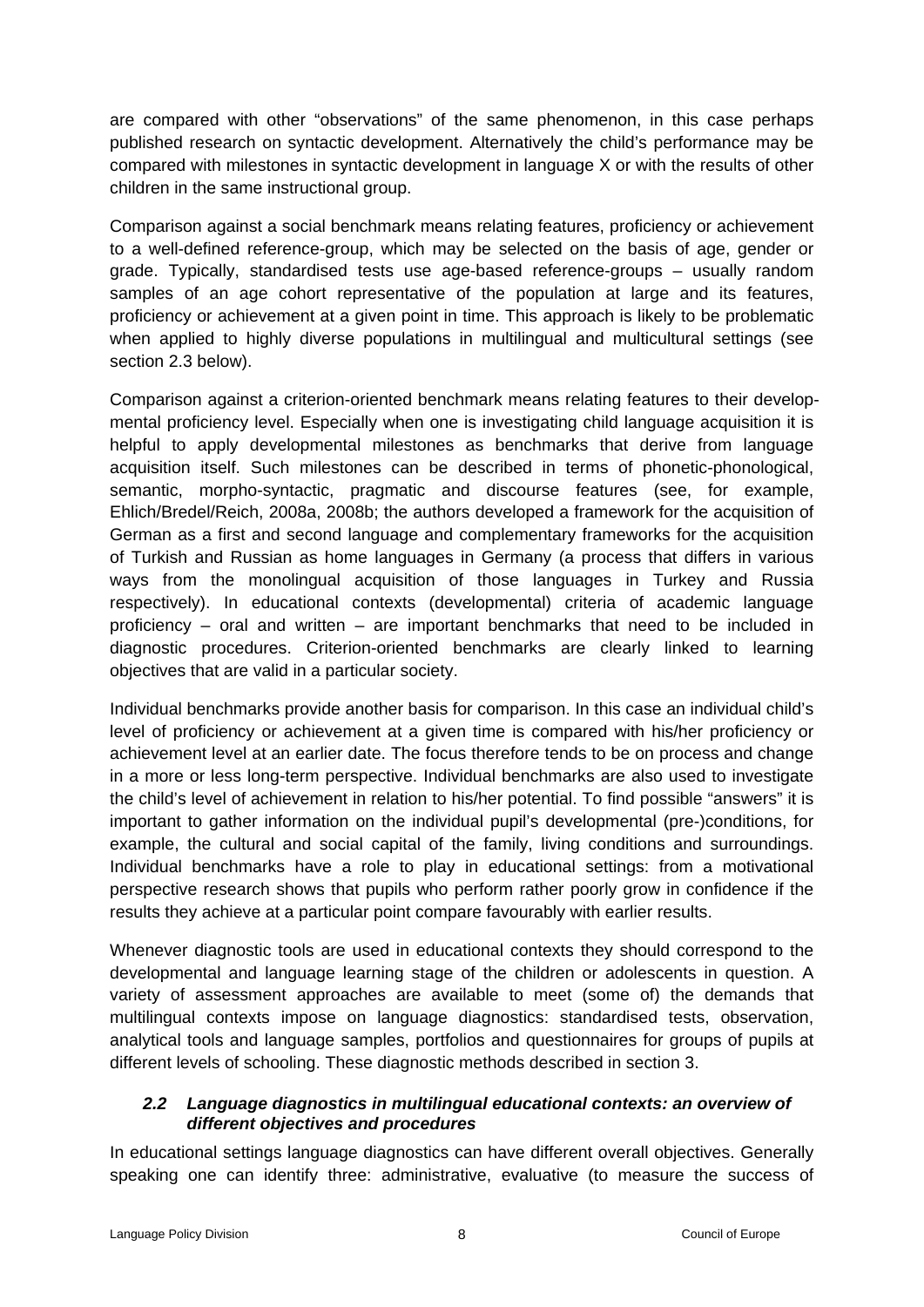language support), and pedagogical (to plan language education and language support on an individual level). As regards plurilingual learners, the pedagogical objective of diagnostics is to track their development in the language of schooling (their second or third language) and, if possible, their home language(s).

(i) An administrative objective might be to find out how well or poorly pupils are performing in the language(s) of schooling in order to decide how to spend resources (e. g. on additional language support teachers or bilingual education schemes). Alternatively, pupils may be required to pass a standardised language test in order to transfer to secondary school or gain admission to vocational training. Assessment of this kind is linked to decisions that impact on individuals' further educational prospects, and its political and social consequences are a key concern of critical language testing theory (Shohamy, 2001).<sup>3</sup> As research has shown, vulnerable groups are badly served by standardised language tests and by instructional changes that lead to the neglect of their individual needs and the exclusion of their home language(s) from their educational experience (see for example Menken, 2008).

(ii) Evaluative objectives are usually linked to the question whether or not learners have achieved the outcomes that pedagogical support was aiming for. Diagnostic tools serving this objective are used in a summative way: learners' language proficiency is measured at the beginning and again at the end of a period of learning. It is essential to use an instrument that focuses very precisely on the intended outcomes. For example, if pupils are taking part in a language support programme that deals with narrative textproduction, their outcomes should be measured by an instrument with this specific orientation. In most cases standardised tests are used to achieve evaluative objectives (see Schwippert, 2007; Lengyel, 2008).

(iii) Pedagogical objectives are curriculum-driven and linked to individual learning processes, the goal being to promote the development of learners' proficiency in the language of schooling so that they have full and equal access to all curriculum subjects and to classroom activities that scaffold content and language learning. Cummins (2000) and Gibbons (2002) argue that assessment is integral to pedagogy. It has an "advocacy" function and is an important source of information about pupils' language-learning needs. Furthermore, it can help to make support for individual language learning more effective, facilitating bridge-building between home language(s) and academic discourse and helping to "harmonize" the competences learners bring to school with the language(s) of schooling. In this model, diagnostics impacts on the teaching process in a direct way. Teachers can use specific tools (see section 3) as well as day-to-day teaching and learning activities to diagnose pupils' comprehension and production, and the information they gather can feed into their planning. Diagnostics or formative assessment, then, is an ongoing strategy by which learning is monitored and learners themselves are involved in deciding how far their language performance matches their ability.

<sup>3</sup> Shohamy (2001, p. 218ff.) defines high-stakes tests as "instruments of power" that are used by powerful organisations to control and define knowledge in their own terms, often without consulting pedagogical experts and/or curricula. She points out that they have far-reaching consequences and may violate fundamental values, human rights and democratic principles.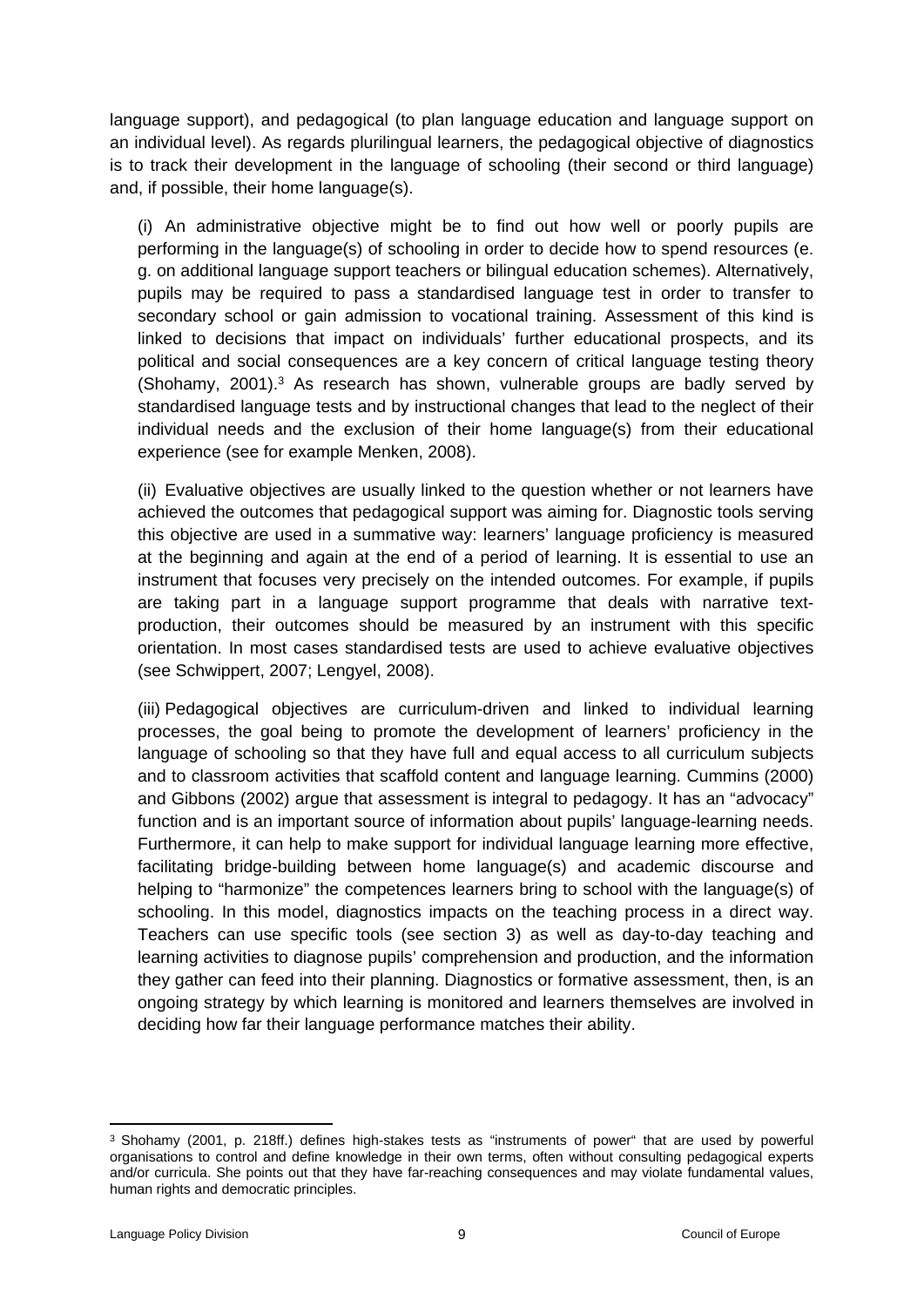#### <span id="page-9-0"></span>*2.3 Different approaches*

Broadly speaking there are two approaches to diagnostics: standardised tests and alternative, performance-based approaches. In this section I will first discuss standardised tests and then elaborate on the approach that supports individualisation in teaching and learning.

#### *Standardised Testing*

Standardised tests are based on test theory (e. g. classical test theory or item-response theory) and use psychometrics to achieve standardisation. They usually divide language proficiency into a number of components and seek to measure the extent to which test-takers have mastered some or all of those components; they are most often used to assess receptive components such as labelling or reading comprehension. Standardised tests have advantages that should not be overlooked. If they use well-defined items and tasks they can be highly reliable, objective and valid. Also, because typical response formats are true/false or multiple-choice, their administration is neither resource-intensive nor time-consuming. Usually standardised tests are used for purposes of accountability, e. g. when an educational program is being evaluated in terms of learning outcomes (the evaluative function of diagnostics) or resources need to be allocated (the administrative function of diagnostics).

When language diagnostics is concerned with multilingual educational settings, however, a number of disadvantages attach to the use of standardised tests. First, because they concentrate on components of language proficiency in a testing situation, practitioners often have problems relating test results to the teaching and learning process. Second, standardised tests generally focus on one language, which means that they model language as a monolingual construct linked to the monolingual prospects/expectations of what is considered a "normal" acquisition process. In other words, they ignore the complexities of growing up bi- or trilingual.<sup>4</sup> In recent decades test developers have tried to overcome this problem by translating tests from the target to home languages in order to measure proficiency in the latter. This may seem appropriate at first sight but on closer examination complications arise. For example, morphological features vary across languages, and expressions used in one language cannot always be translated into another language. Cultural bias also needs to be considered. Most tests are developed with Western cultural and socialisation norms in mind, and this determines what kind of questions are asked and what kind of pictures are used. As a result such tests may be inaccessible to children and adolescents from other cultures and ethnicities. Research carried out in the Netherlands points out that this is a problem not only when tests are translated but also when the testing language is the test-takers' target language (see for example Uiterwijk/Vallen, 2005; Vallen, 2007). Another response to this problem has been to use tests from learners' countries of origin, but again there is an inbuilt bias because such tests take no account of language development in a migrant situation or of growing up plurilingual. A further problem with standardised tests is that they do not assess specific plurilingual competences such as codeswitching or translating<sup>5</sup>. From a pedagogical point of view it is important to find out how

<sup>4</sup> There are two strongly opposed views regarding the education of bi-/plurilingual children and adolescents. According to one view, it makes no difference that they are growing up bi-/plurilingually rather than monolingually, and the same social benchmark should be used to test all members of a particular age cohort in the language of instruction. According to the other view, which comes from applied linguistic and second language acquisition research, growing up bi-/plurilingually does make a difference, and we need one social benchmark for monolinguals in a particular age cohort and a different one bi-/plurilinguals.

<sup>5</sup> The issue of assessment in plurilingual and intercultural education is treated by Raphael Berthele and Peter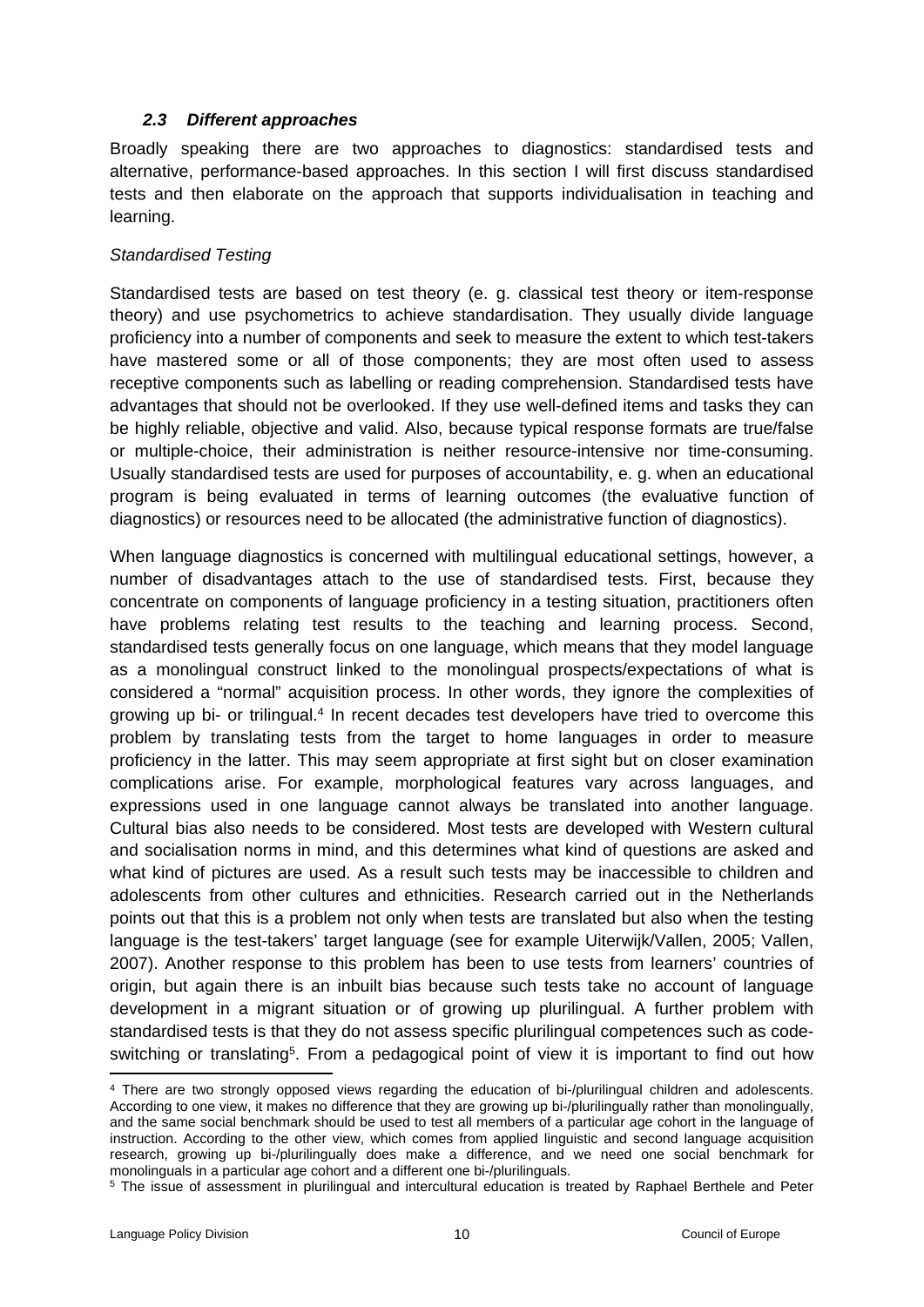these competences develop and how the various languages in an individual's plurilingual repertoire are linked to one another. Finally, it should be added that from the perspective of socio-cultural theory, standardised tests fail to account for knowledge-building and collaborative language learning in context. That is, they do not reflect the fact that we use language to communicate, to think and to jointly construct meaning. These problems and shortcomings mean that for pedagogical purposes diagnostics should adopt other approaches.<sup>6</sup>

#### *Language disgnostics to support individualisation in teaching and learning*

Because it is clearly linked to the pedagogical function of diagnostics, this approach is learner-centred. Its concern is the individual language learner and the (pre-)conditions that influence his/her language learning, language behaviour and proficiency; its aim is to support the language learning process in ways that correspond precisely to the learner's needs. Language diagnostics in the classroom is an interactive process involving teachers and pupils. It focuses on resources and strengths as well as on weaknesses and transitional linguistic elements that have not yet been fully acquired. It thus involves working with a broad and differentiated language construct that takes into account learners' languages (home and target languages, other varieties, dialects), context-embedded and context-reduced speech, oral and written language, discourse functions and genres, informal language and academic discourse, different aspects of the language system, and language learning strategies. From a pedagogical point of view this is very important: in order to plan classroom activities that promote language development it is necessary to know whether all the learner's languages are developing well or, alternatively, there are problems with one or more languages. It is important to find out whether a child can manage oral discourse and informal language well enough to build a bridge to written discourse (genres) and academic language, or whether the basic steps in language development are still in progress and need to be supported. Language diagnostics should also give insights into learners' text reception and production abilities, their command of meanings, terms and concepts, their skill in connecting phrases to form coherent sentences, and so on. It should provide data on genres and discourse functions relevant to the classroom such as explaining, instructing, narrating, reporting, and arguing. Items or descriptors for use in formative assessment evolve out of the linguistic requirements of the schooling process, which means using a criterion-based benchmark. Academic language and the (empirical) description of its linguistic features, structures and genres play a central role.

The procedures used in the individualised approach to diagnostics are influenced by a sociocultural view of language learning that derives from the work of the Soviet psychologist L. S. Vygotsky (Vygotsky, 1986; Mercer, 1995; Gibbons, 2006). They are also influenced by the findings of language acquisition research (mono-, bi- and plurilingual), and thus concentrate on developmental features and changes (such as integration and differentiation) as well as conjunctions between different linguistic dimensions (such as prosodic or semantic bootstrapping). Another theoretical link is with the sub-discipline of linguistic research known as functional linguistics or functional grammar (Halliday/Hasan, 1991), which focuses on

Lenz in a study accompanying the *Guide for the development and implementation of curricula for plurilingual and intercultural education*

<sup>&</sup>lt;sup>6</sup> Reflecting on the social character of language from the perspective of test development and validation, McNamara (2001, p. 333) argues that learners' needs are often poorly served by language assessment theory and practice, and he calls for a re-examination of research priorities in standardized testing.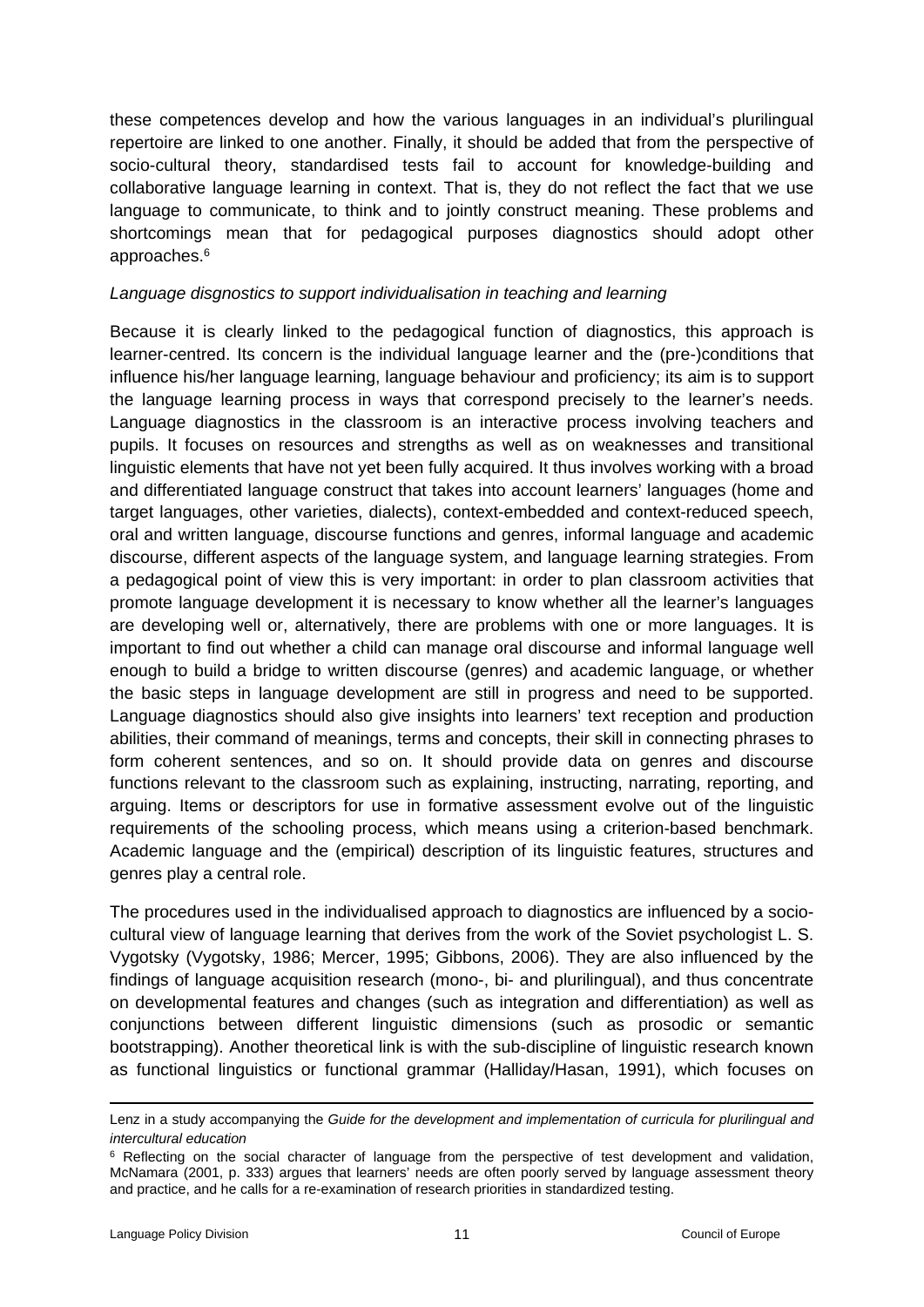language, discourse and text in relation to context of use. This kind of diagnostics, then, belongs to the tradition of socio-cultural pedagogy rather than psychometric testing tradition.

Language diagnostics in the classroom brings into focus qualitative aspects of language acquisition and learning as well as developmental processes and changes. Procedures should therefore focus not only on competences and skills that have already been mastered but also on those that learners are in the process of mastering. The notion of "transitional phenomena" comes from language acquisition research findings, especially those concerned with syntactic and morphological development. Because they are not stable they can be modelled and scaffolded via interaction in the "zone of proximal development" (Vygotsky, 1986). In order to take account of the dynamics of language learning processes, the assessment of proficiency, performance or achievement needs to be done in several "data collection rounds": not only at the beginning of schooling but at regular stages throughout the process. In Germany the term "continuous diagnostic procedures" is used to underline this necessity. If they are concerned with language development, diagnostic practices need to be close to language use in natural surroundings and to combine several language dimensions, features and categories. Instruments such as observation and analysis tools are suitable for this purpose because they integrate qualitative aspects of language performance and give insights into how linguistic knowledge is applied in authentic communicative tasks. They focus on language learning and communication strategies as pupils progress through their education (especially in transitional phases), and thus are better described as "assessment *for* language learning" than as "assessment *of* language learning": "Assessment for learning is the process of seeking and interpreting evidence for use by learners and their teachers to decide where the learners are in their learning, where they need to go and how best to get there" (ARG, 2002). Assessment for learning thus provides a broad insight into the individual learning process required by language education in multilingual contexts. It also offers the possibility of raising standards and helping learners to become more independent. Little (2009) summarises the characteristics of assessment for learning by drawing on the work of the Assessment Reform Group (ARG) in the United Kingdom as follows:

- it is embedded in a view of teaching and learning of which it is an essential part;
- it involves sharing learning goals with pupils;
- it aims to help pupils to know and to recognise the standards they are aiming for;
- it involves pupils in self-assessment;
- it provides feedback which leads to pupils recognizing their next steps and how to take them;
- $\overline{-}$  it is underpinned by confidence that every student can improve;
- it involves both teacher and pupils reviewing and reflecting on assessment data. (Little, 2009, p.4f.)

In the case of children and adolescents with home languages other than the language of schooling, more is needed. To enhance their achievement in school it is necessary to consider their home language as well as the dominant language of the host region/country. Research has revealed transfer effects between languages as regards, for example, text competence. Imagine a child who is familiar with story-telling in her home language. She will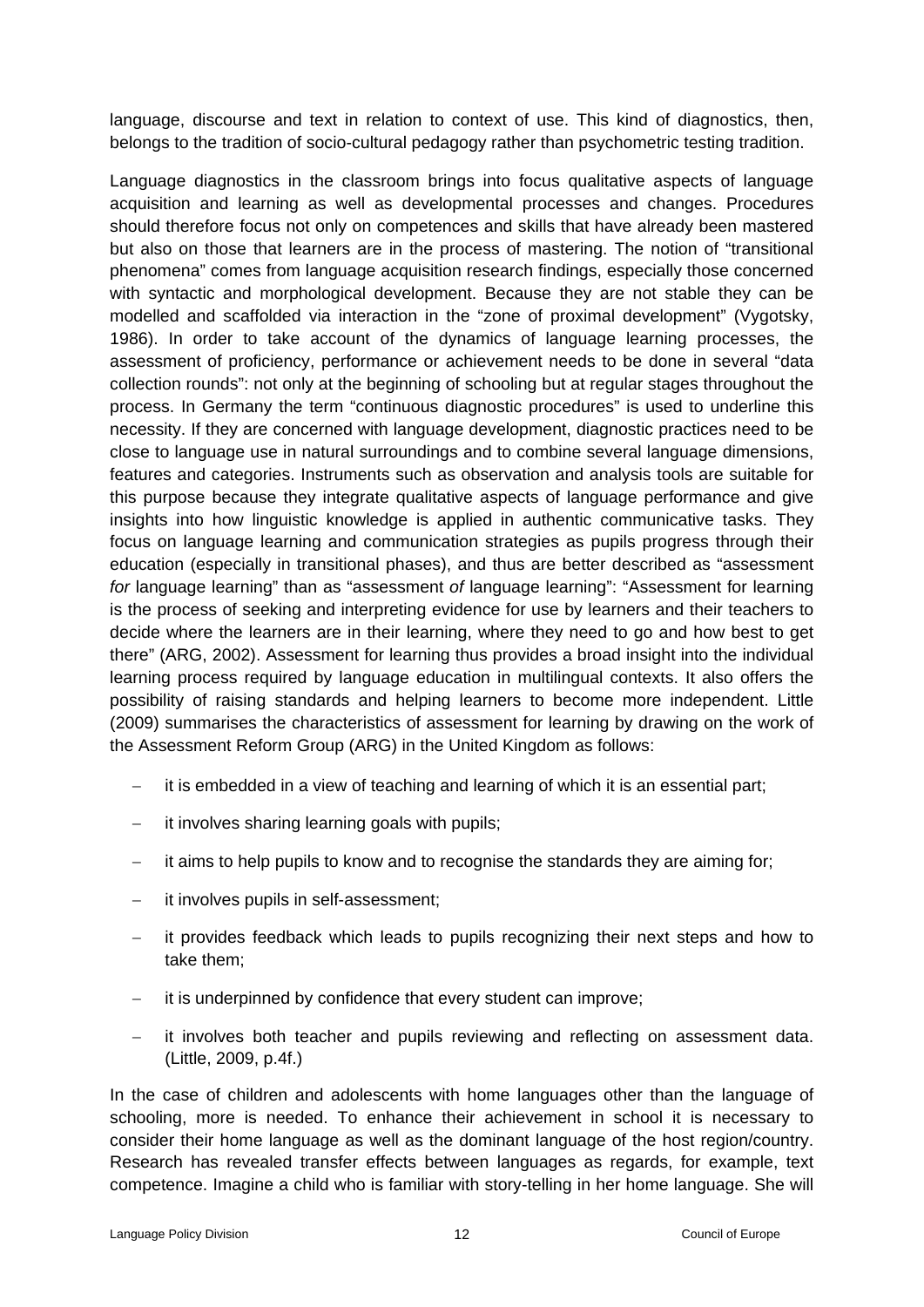be able to transfer underlying narrative structures to other languages. If diagnostic tools take account of the individual learner's languages, teachers will be able to detect these "hidden" competences in the home languages. There is also the possibility of comparing these transferable competences on an inter-lingual level. In this case teachers can find out about the learner's dominant languages. Especially when teaching is provided in the learner's home language (Little, 2010, p. 17), diagnostic procedures are needed that account for home and dominant languages in a multilingual socialisation process.

Self-assessment, peer-assessment, diagnostic interviews and criterion-oriented feedback play a central role in developing a "reflective learning culture" (Little 2009, p.15). With particular reference to the European Language Portfolio (ELP), Little explores the relation between pedagogy and (self-)assessment and gives practical classroom examples. Selfassessment on the basis of portfolio work is an ongoing process in which the teacher and the individual pupil between them select samples of the pupil's work. Its aim is to show the pupil's progress in language learning, involve the pupil in decisions about assessment, and provide teacher and peer feedback. The greatest benefit of working with portfolios seems to be that it helps pupils and students to become independent thinkers and autonomous learners (see Hancock, 1994).

### <span id="page-12-0"></span>**3. Examples of diagnostic tools and procedures**

#### <span id="page-12-1"></span>*3.1 Integrating questionnaires and interviews on language background, development and experience in the diagnostic process*

As stated in section 2.3 and in the concept paper on the linguistic and educational integration of children and adolescents from migrant backgrounds (Little, 2010, p. 13), a differentiated exploration of pupils' linguistic background and their experience of languages outside school (at home, in their peer groups), taking account of developmental features, will help teachers to understand their learners' linguistic knowledge and language performance on an individual level. Accordingly, it is necessary to ask some fundamental questions, for example: How much exposure to the language of schooling, in terms of quality as well as quantity, did learners have before starting school? And have they developed literacy skills in their home language? Pupils who attended school in their country of origin should be asked whether they attended classes in their new language of schooling or any other foreign languages. In order to individualise teaching and learning it is also important to get an idea of the linguistic environment learners live in: Who are key persons with whom they use (i) their home language and (ii) the language of schooling? When and where did they begin to acquire the language of schooling – at home, at kindergarten, at elementary school? What other languages play a central role in their life? What kind of exposure do they have to broadcast and other media? Do they have access to books, magazines, newspapers, and television in their home and/or target language? These are just some of the questions that need to be asked in order to form a rounded view of learners' linguistic background and experience of languages outside school. The European Language Portfolio (ELP) can play a useful role here, helping to make learners themselves aware of their linguistic profile.<sup>7</sup>

### <span id="page-12-2"></span>*3.2 Analytical* **approaches**

Profile analysis was first used as a diagnostic tool in first language acquisition research and language pathology (Crystal/Fletcher/Garman, 1976) and subsequently adopted by

<sup>7</sup> see <http://www.coe.int/portfolio>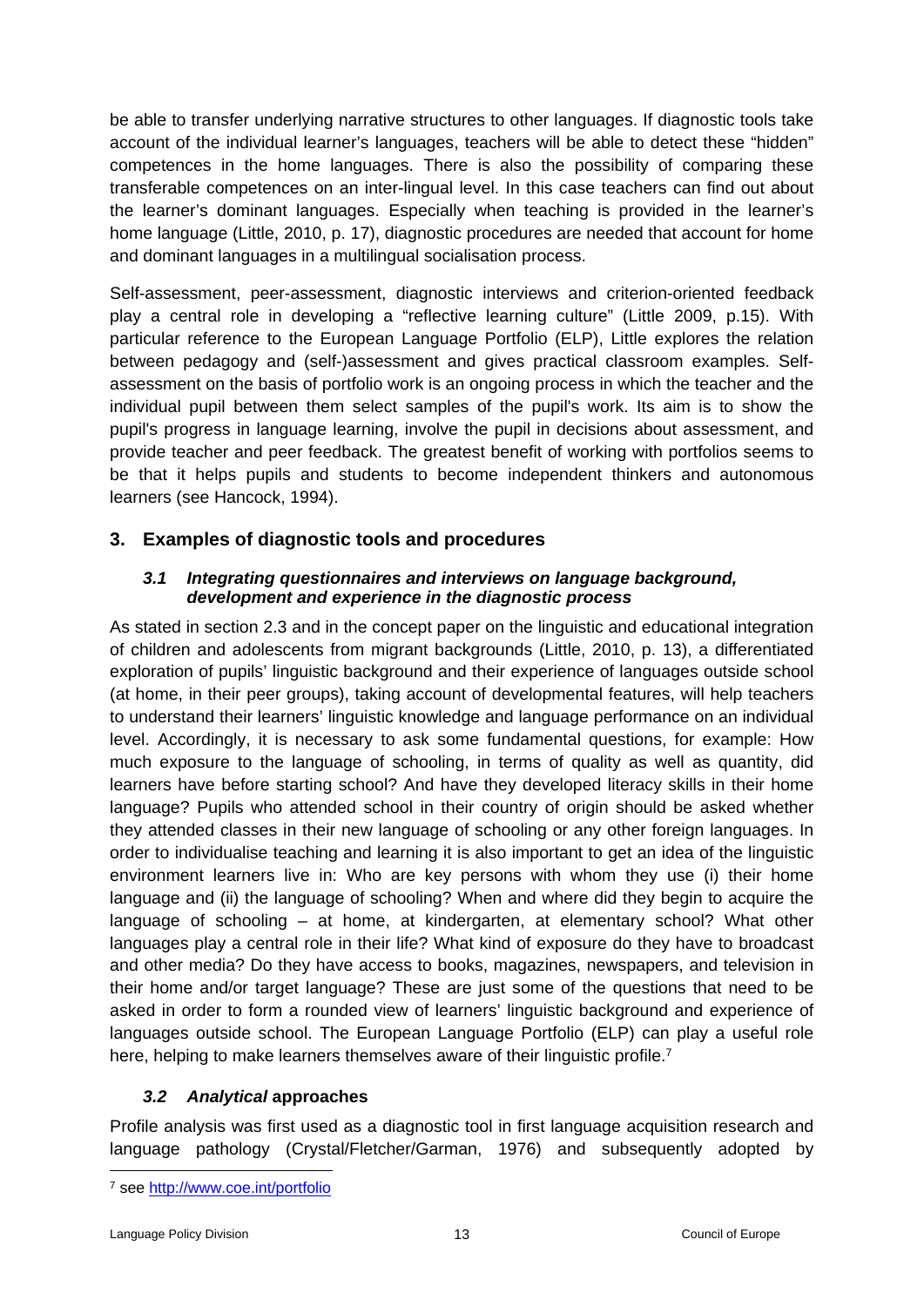researchers in bilingual and second language acquisition (Clahsen, 1985). Its objective is to assess aspects of language development at greater depth and more holistically than standardised tests are able to do. If the focus is on oral proficiency, stimuli of various kinds are used to elicit authentic speech, which is recorded, transcribed and analysed. If the focus is on written discourse, learners are given genre-specific assignments, for example, to write a story. When the data have been analysed, the teacher receives a "learner profile" of competence in key dimensions of language: discourse-pragmatic, morphological-syntactic, semantic, phonological (for speaking), and orthographic (for writing). Because profile analysis is based on criteria and categories derived from the language acquisition process itself, it uses a criterion-oriented benchmark.

The analytical approach is also referred to as language sampling (for example by "The National Association for Language Development in the Curriculum – NALDIC"). In language sampling a learner's performance of a classroom task is recorded for subsequent analysis, which reveals the learner's actual and developing competences. This is a useful way of making teachers more aware of an individual learner's competences and needs; it also helps us to understand the different pathways that migrant learners take in their acquisition of the language of schooling.

### *Examples of tools*

In Germany researchers have developed profile analysis tools that focus on bilingual children and adolescents. Other analytical tools are also available, like the "Zürcher Textanalyseraster" (Nußbaumer/Sieber, 1994) from Switzerland, which focuses on procedural aspects of text production but is not designed for use with bi-/plurilingual learners. Tools of this kind follow the principles summarised above and have been used for many years by researchers and educational practitioners to measure textual skills, so there is a wide range of experience to draw on.

#### *The profile analysis approach applied to oral discourse – an example*

HAVAS 5, an instrument of the federal state of Hamburg, is designed for use with pupils aged five to six years who are in the transitional phase between kindergarten and primary school (Reich/Roth, 2004). It focuses on oral proficiency (usually pupils of this age have not yet developed literacy skills) using a picture stimulus called "Cat and Bird". The stimulus consists of six pictures that tell a story: a cat tries to catch a bird; the bird flies away and escapes to a tree; the cat follows and jumps on to the tree; in the end the cat sits on the tree mewing and the bird sits on a wall singing. The child's account of what happens in these pictures is recorded and analysed using a differentiated questionnaire ("Auswertungsbogen"). In this way it is possible to assess how the child accomplishes the storytelling task and how well he/she masters the communicative situation. Lexical, morphological, syntactic and coherence features are also analysed. HAVAS 5 is a multilingual tool designed for use with languages such as German, Italian, Polish, Portuguese, Russian, Spanish and Turkish.<sup>8</sup> Russian, Turkish and Polish are the most widely used immigrant languages in Germany, so the instrument meets the central requirement of including at least those home languages in the diagnostic process. Quantitative results (scores) can be compiled in order to compare proficiency in two languages (for example, Turkish and German; Russian and German); at the same time, qualitative, in-depth

<sup>8</sup> Greek and Bulgarian versions are under development.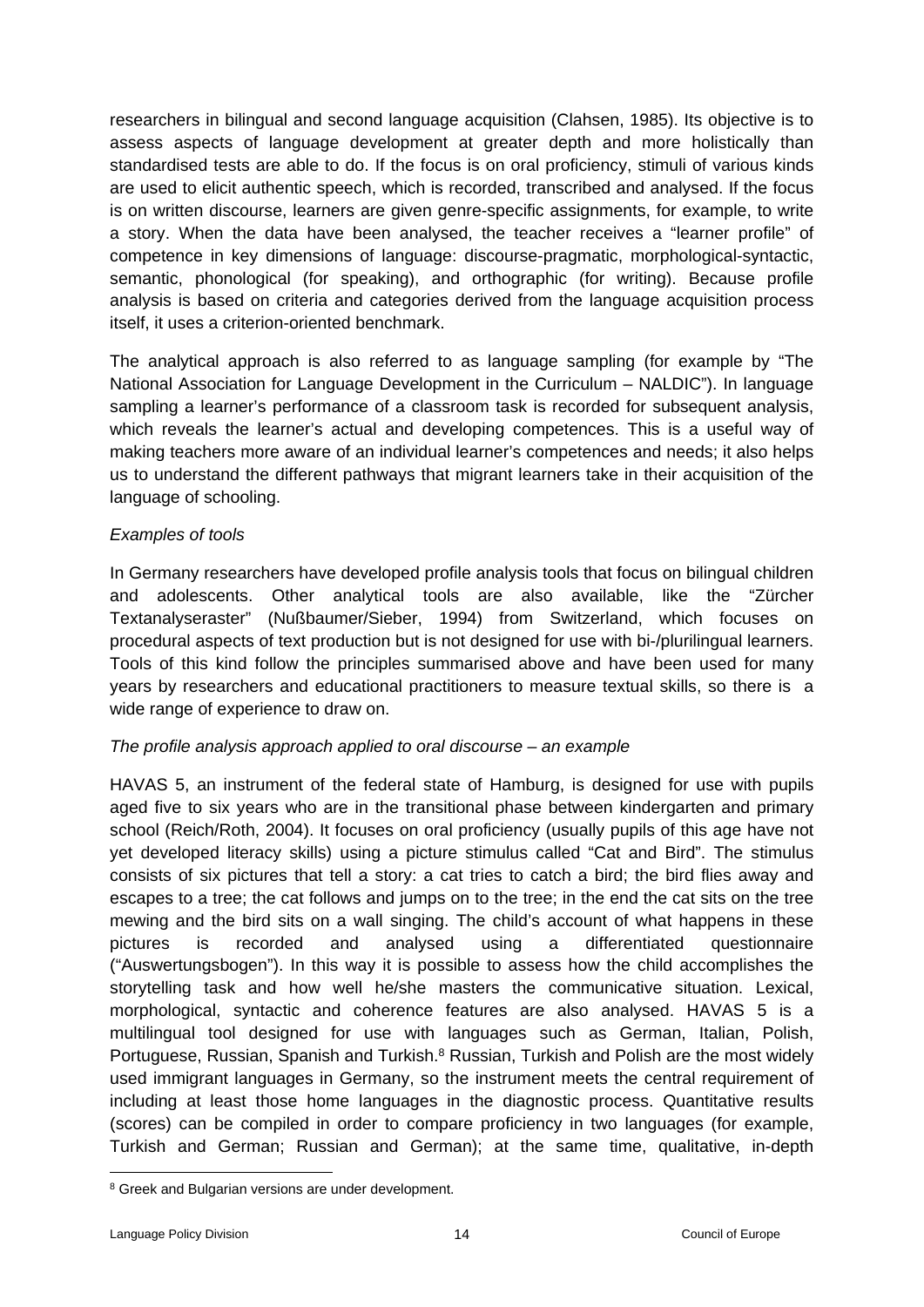observations can be noted (for example, communication strategies, code-switching, borrowing or transitional phenomena), which give an insight into the language acquisition process. Aspects of grammar cannot be compared, however, because of the structural differences between languages (for further discussion of this point, see Reich/Roth, 2007 and the literature they refer to).

### *Genre specific tasks using the profile analysis approach*

For children aged 10-12 (grades 4 to 5/6) the authors of HAVAS 5 and other experts (Reich/Roth/Dirim/Gantefort/Pütz-Legtchilo, 2008<sup>9</sup> ) have adapted its basic construct to a genre-specific task, the so-called "Tulpenbeet" ("Tulip Bed"), which uses a series of pictures from which one picture is missing. This tool measures basic language proficiency, but it also focuses on academic language in a specific genre, narrative, linked to curriculum objectives in language as a subject. Criteria include coherence and cohesion, reference, sentence complexity, and features of academic discourse in different languages. The tool and its analysis questionnaire ("Auswertungsbogen") are available in German, Turkish and Russian, and like HAVAS 5 it allows users to describe, analyse and diagnose proficiency across languages. This is important for the teaching/learning process, because when learners have already acquired text competence in their home language, it can help them to master text production in different genres in their second or third language. The competences learners have developed in their in home languages can also be exploited in contrastive language work in the classroom.

Computerised analytical tools have also been developed. One example is TULPE L2, which is based on "Tulpenbeet" but has an even broader category system and can be used with different picture stimuli with pupils up to 16 years old (Schründer-Lenzen/Henn, 2009).

Another research group (Reich/Roth/Dirim/Döll/Pütz-Legtchilo/Mihaylov, 2009)<sup>10</sup> has developed a genre-specific task for use with adolescents who are making the transition to vocational training. The task assesses the productive text competences required in a vocational context, like writing a job application or an instructional text for a magazine ("Instruktionsanleitung"). Analysis of learners' texts reveals genre-specific competences in relation to academic and subject-specific language. As with "Tulpenbeet", the task is available in German, Turkish and Russian, and thus meets the language needs of the two largest immigrant groups in Germany.

### *Summary*

It is clear that analytical tools do not work in the same way as standardised tests. However, the developers of such tools make every effort to meet the same rigorous standards as psychometric tests. For example, teachers who lead their pupils through the HAVAS 5 storytelling task use clearly defined elicitation techniques. Thus although the assessment situation is close to an authentic storytelling activity, it is possible to compare one performance with another. Similarly, genre-specific tasks are introduced and managed using standard procedures and a fixed time is allowed for task completion. In addition, in their quantitative dimension analytical tools use scales that have been shown to be reliable across languages and yield satisfactory measures of inter-rater reliability.

<sup>9</sup> For further details see [www.blk-foermig.uni-hamburg.de](http://www.blk-foermig.uni-hamburg.de/)

<sup>10</sup> For further details see [www.blk-foermig.uni-hamburg.de](http://www.blk-foermig.uni-hamburg.de/)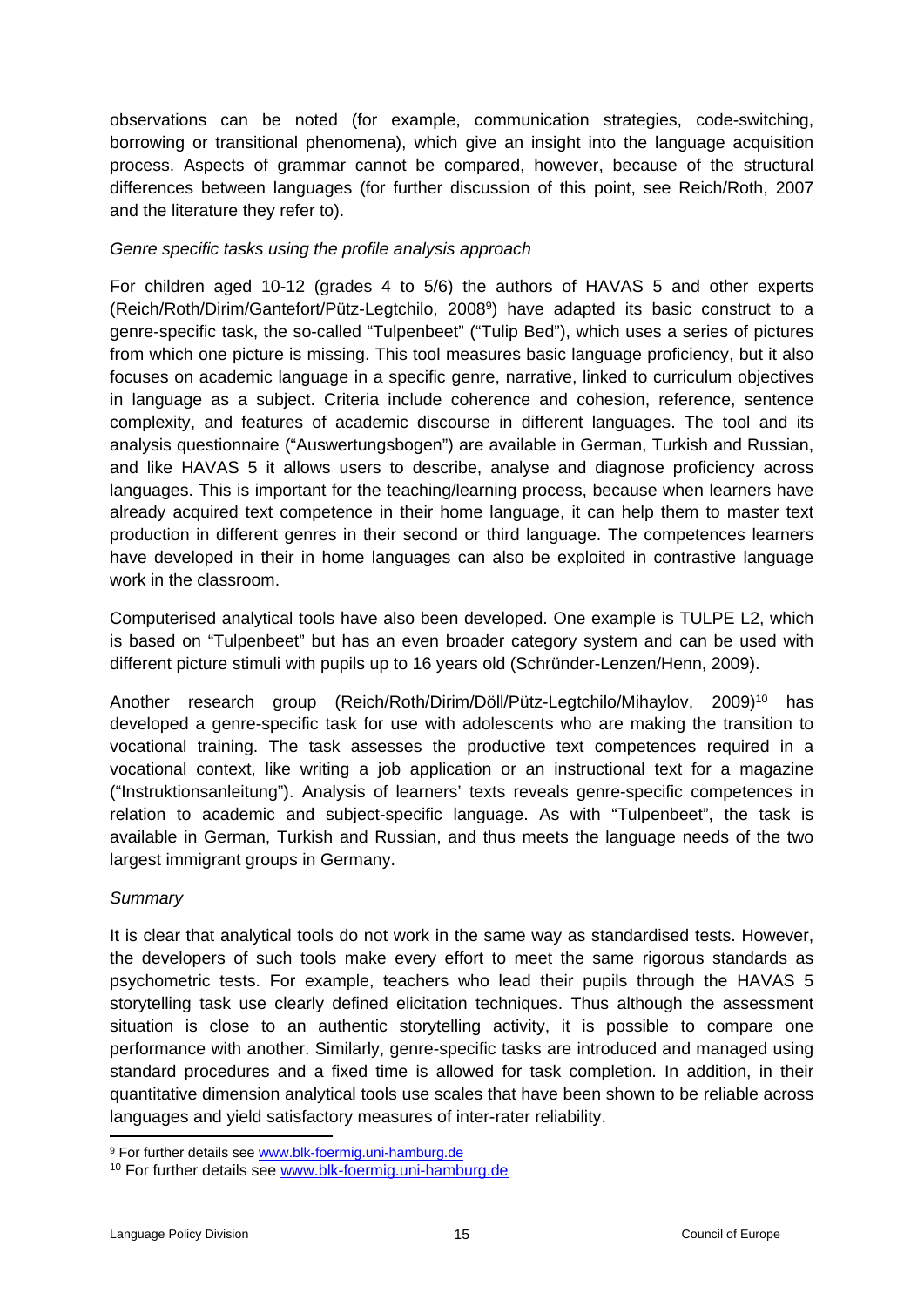The strength of the analytical approach is that it can provide an in-depth diagnosis on the basis of a single language sample. This makes it more likely that individual characteristics will emerge, which should have important consequences for the shape and direction of language support in the classroom. Because the approach entails working with rather than just testing language, it results in greater sensitivity to the learning of languages in multilingual educational contexts and to academic language and its complexity. If teachers are to use analytical tools effectively, they need to become familiar with them during their professional training. Results from the FörMig programme indicate that teachers who received training during the programme think of themselves as more professional in diagnosing language proficiency and are thus more confident than previously. Schools also reported that they were using the learner profiles to guide language support in the classroom by specifying individual needs and language learning goals. Some projects also used descriptors from the profile analysis tools to develop materials in home languages and the language of schooling.<sup>11</sup>

### <span id="page-15-0"></span>*3.3 Observation tools, self-assessment and documentation practices*

Observation is something we all do on a daily basis; it enables us to describe, analyse, evaluate and interpret situations, behaviour and activity, and thus to get along in "the real world". Observation in this sense is generally an unconscious process that shifts back and forth between observing and interpreting. Observation as a diagnostic process, on the other hand, maintains a clear distinction between describing what is perceived and analysing and interpreting what is described. It follows strict procedures, basing description on clearly defined criteria and categories. If observation is to yield helpful information it must be purposeful and goal-oriented, explicit and systematic. In order to be reliable and accessible to others observed data must be transparent, recognisable and comprehensible. It must be clear, for instance, what the observation is focusing on, how the behaviour or situation under observation is categorised and classified, why particular criteria or descriptors are being used, what they mean, and where they come from in terms of theoretical background and empirical research findings. Observation in an educational context is thus a demanding and highly sensitive procedure that requires appropriate training. Otherwise the observer will not be able to control some of the basic and typical sources of error such as the "self-fulfilling prophecy" (which refers to the influence of advance information on the observer) or the socalled "halo effect" (which refers to the impact of first impressions on observation) (see Kany/Schöler, 2007; Lengyel, 2009, pp. 148-158). Although observation as a diagnostic procedure is quite a challenge, it also has a great deal of potential, especially in multilingual educational settings. It can easily be integrated into classroom activities, most notably in cooperative and individual learning sessions; authentic language performance, whether oral or written, dialogic or monologic, can be observed; it can be undertaken at any point in the biographic-educational process; and from a theoretical perspective it provides a means of investigating language learning through interaction, language use in group activities, collaborative meaning making, and qualitative changes in academic discourse.

*Working with key-stage descriptors to promote second-language development in the classroom*

<sup>&</sup>lt;sup>11</sup> See for example the didactic materials developed in Hamburg on [www.li](http://www.li-hamburg.de/bf.1120...2/index.html)[hamburg.de/bf.1120...2/index.html](http://www.li-hamburg.de/bf.1120...2/index.html)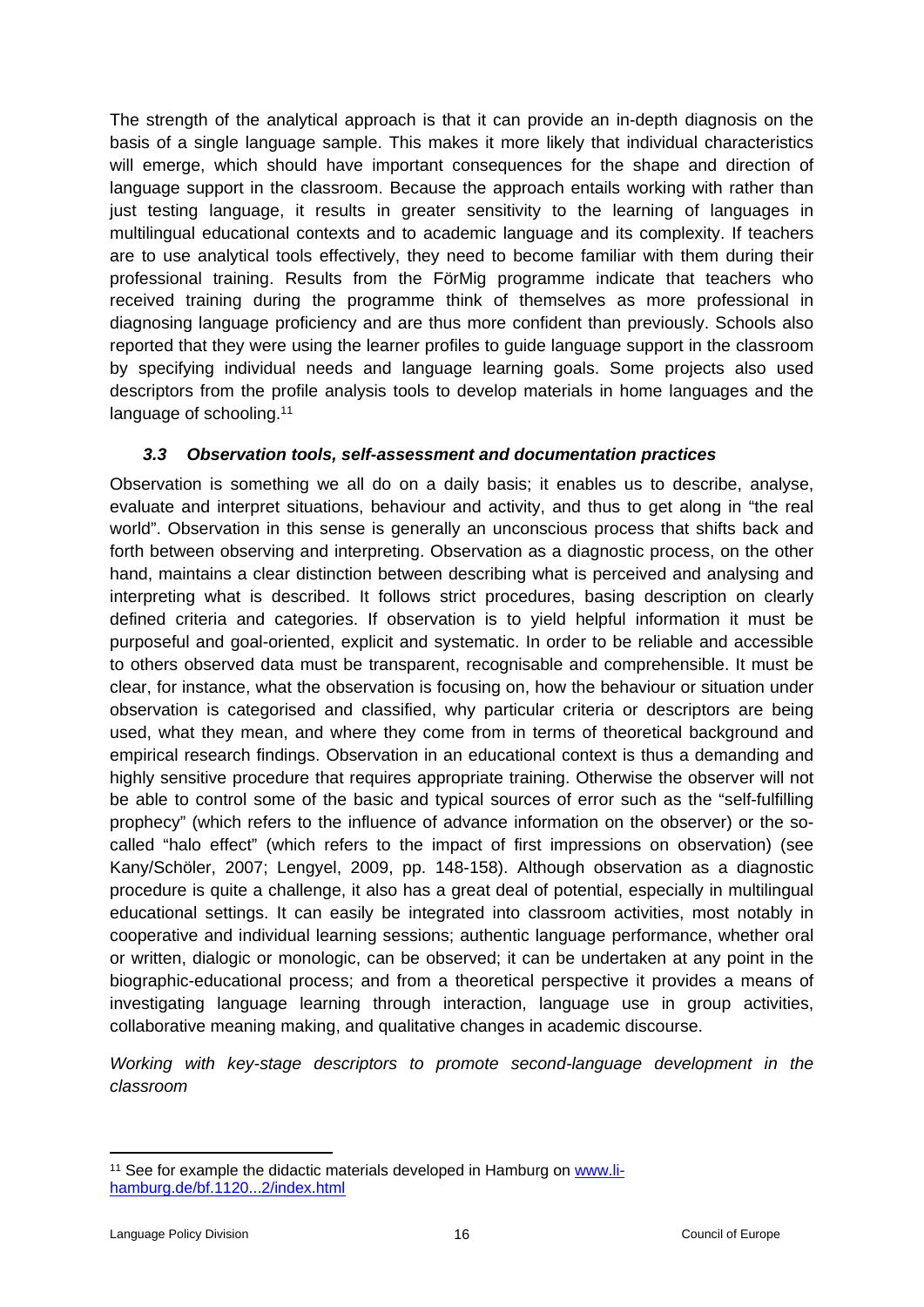During the FörMig programme the so called "Key-stage descriptors for German as a second language" (Niveaubeschreibungen für Deutsch als Zweitsprache) were developed by Hans H. Reich and Marion Döll in co-operation with the federal states of Saxony and Schleswig-Holstein. The descriptors embody an innovative approach that links standards in language as subject to the curriculum framework for German as a second language in Saxony. They focus on competence and competence progression at primary and secondary levels, the aim being to define language learning targets for all learners and the successive key stages through which they pass in achieving these targets. Because the descriptors combine general educational standards with the second language curriculum, they make second language progression visible both for language teachers and for teachers of other curriculum subjects; by supporting second language development across the curriculum, they provide a framework for discussion of language learning and possible ways of supporting it. The descriptors are divided into seven categories: discourse functions (reception and production), vocabulary, phonology, reading, writing, grammar (oral and written), and personality traits such as motivation. Key stages were defined for all categories. From Stage I to Stage III learners gradually increase their proficiency in the language of schooling, while Stage IV specifies objectives using the standards for language as subject. For further information, see Döll (2009).

This tool has been tested in the field both by language teachers and by teachers of other subjects. They found that it helped them to select pedagogical activities, observe their learners, and report on learners' performances and progress over time in a more professional manner. Teachers also said that they had some problems understanding the linguistic terminology used, which led to the provision of a substantial glossary. Inter-raterreliability and the validity of the instrument are being explored in a follow-up study by Marion Döll and İnci Dirim.<sup>12</sup>

As noted in the concept paper (Little, 2010), other Council of Europe member states have also elaborated curricula for second language acquisition, for example, the "[Framework](http://www.coe.int/t/dg4/linguistic/Source/LE_texts_Source/Taluunie_en.doc) of Reference for Early Second Language [Acquisition"](http://www.coe.int/t/dg4/linguistic/Source/LE_texts_Source/Taluunie_en.doc) developed by the Nederlandse Taalunie for pre-school education and Norway's curriculum for "Basic Norwegian for language minorities"<sup>13</sup>. To combine these curricula with general language curricula and observation categories, e.g. descriptors that focus on the second language learning process, is challenging but seems to be a promising way of providing learners with criterion-oriented feedback, making standards explicit, and promoting second language learning in mainstream classrooms where second language learners are put together with native speakers.

In the United Kingdom NALDIC has developed a similar approach to formative assessment for learners of English as an Additional Language at Key Stage 1 (5–7 years) and Key Stage 2 (8–11 years). Seven levels are defined for each Key Stage, from Level 1 ("New to English") to Level 7 ("Competent users of English") via a succession of transitional stages. Descriptors for the secondary Key Stages are under development. As the NALDIC website explains, the descriptors "are especially designed to help to improve educational practice for pupils who have to learn the English language as well as the content of the curriculum. [They] take

<sup>&</sup>lt;sup>12</sup> The instrument's preliminary version, which has been implemented in all schools in Saxony, is available on <http://www.sachsen-macht-schule.de/sbi/10111.htm>

<sup>&</sup>lt;sup>13</sup> The Framework and the curriculum are available at <http://www.coe.int/lang> (PLATFORM OF RESOURCES AND REFERENCES FOR PLURILINGUAL AND INTERCULTURAL EDUCATION) under LANGUAGE(S) OF SCHOOLING, FURTHER RESOURCES.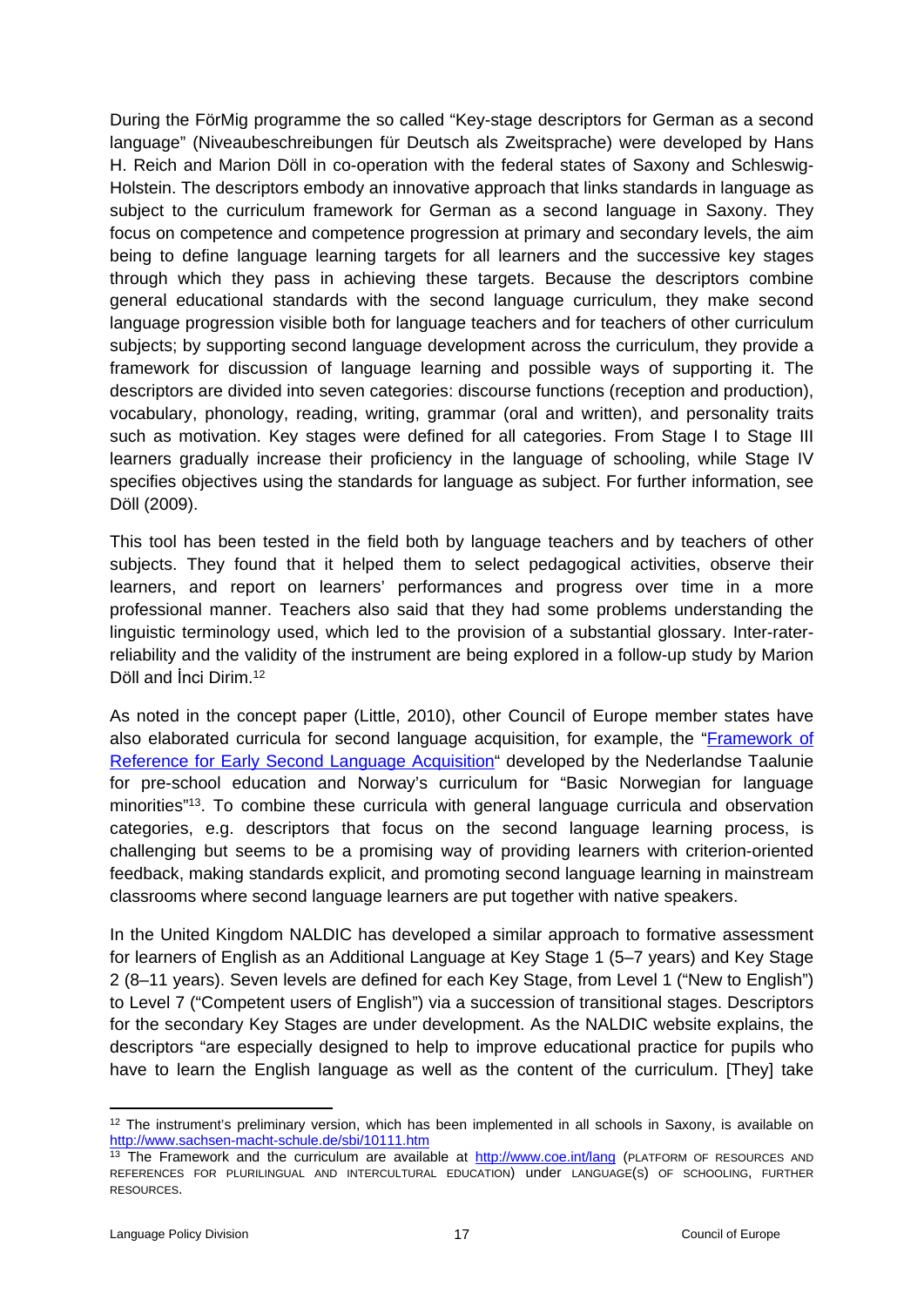account of the different entry points of learners, with respect to age and curriculum demands, and show progression in the context of the full curriculum." The descriptors are meant to help teachers

- a) recognise the progress made by learners as they move through the various stages in the long process of developing the language of schooling;
- b) gain professional knowledge of the long-term developmental trajectories in a second language, which is necessary in order to support pupils' language development through the curriculum on a day-to-day basis;
- c) develop professional expertise in noticing pupils' accomplishments, diagnosing their language learning needs, and offering guidance to lead pupils to achieve their next level of learning (see [http://www.naldic.org.uk/docs/research/assessment.cfm\)](https://webmail.uni-koeln.de/horde-2.2/util/go.php?url=http%3A%2F%2Fwww.naldic.org.uk%2Fdocs%2Fresearch%2Fassessment.cfm&Horde=fb180469fca1509e7a85becae4a7b723)

NALDIC'S formative assessment model is based on the theory of educational assessment in general and language assessment and testing in particular and takes account of empirical research findings. It also draws on theoretical frameworks and empirical research in pragmatics, functional linguistics and second language acquisition. Supplemented by examples drawn from classroom practice, the descriptors refer to content as well as language learning. The development of NALDIC's assessment framework is an ongoing process of review and revision that incorporates research findings and evidence from practice.

### *Continuous observation of the second language writing process (in content classrooms)*

Developed by a group of researchers and practitioners from various federal states in Germany during the FörMig programme (Lengyel/Reich/Roth/Heintze/Scheinhardt-Stettner, 2009), this instrument is concerned with academic language learning by secondary students from migrant backgrounds in mainstream content classrooms (e.g. mathematics, physics, chemistry, biology, politics, social studies, geography, history). The instrument provides a framework for the formative assessment of learners' progress towards mastery of written discourse functions like arguing, reporting, explaining, describing, instructing, and reasoning. To guarantee curricular validity, the curricula of content subjects were analysed and required discourse functions were identified. Since terminology varied greatly across curricula, the developers decided to adopt the functional pragmatic tradition of speech acts/discourse functions in institutional settings (Ehlich/Rehbein, 1986; Ehlich, 1991, 1994). At present the tool can be used to observe skills in reporting, describing, explaining and arguing (other functions will be added in the near future). Each function is divided into six competence levels as regards lexical appropriateness, syntactic complexity and textual coherence. Competence levels are defined with reference to empirical research on textual genre development in German (see for example Augst/Disselhoff/Henrich/Pohl/Völzing, 2007). When teachers assign their learners written tasks like explaining concepts in mathematics, describing pictures in art, and reporting research findings from a science project, the framework can be used to assess learners' writing in terms of content objectives as well as language learning. It can also be used in the planning of classroom activities that focus on content and academic language: Which discourse functions does the task require? Why are they required? Which language abilities do pupils need if they are to meet expectations? What kind of language routines and exercises do they need? Besides providing learners with individualised criterion-oriented feedback, the framework can be used to support teacherpupil dialogues/diagnostic interviews. <sup>14</sup> The instrument was field-tested by teachers during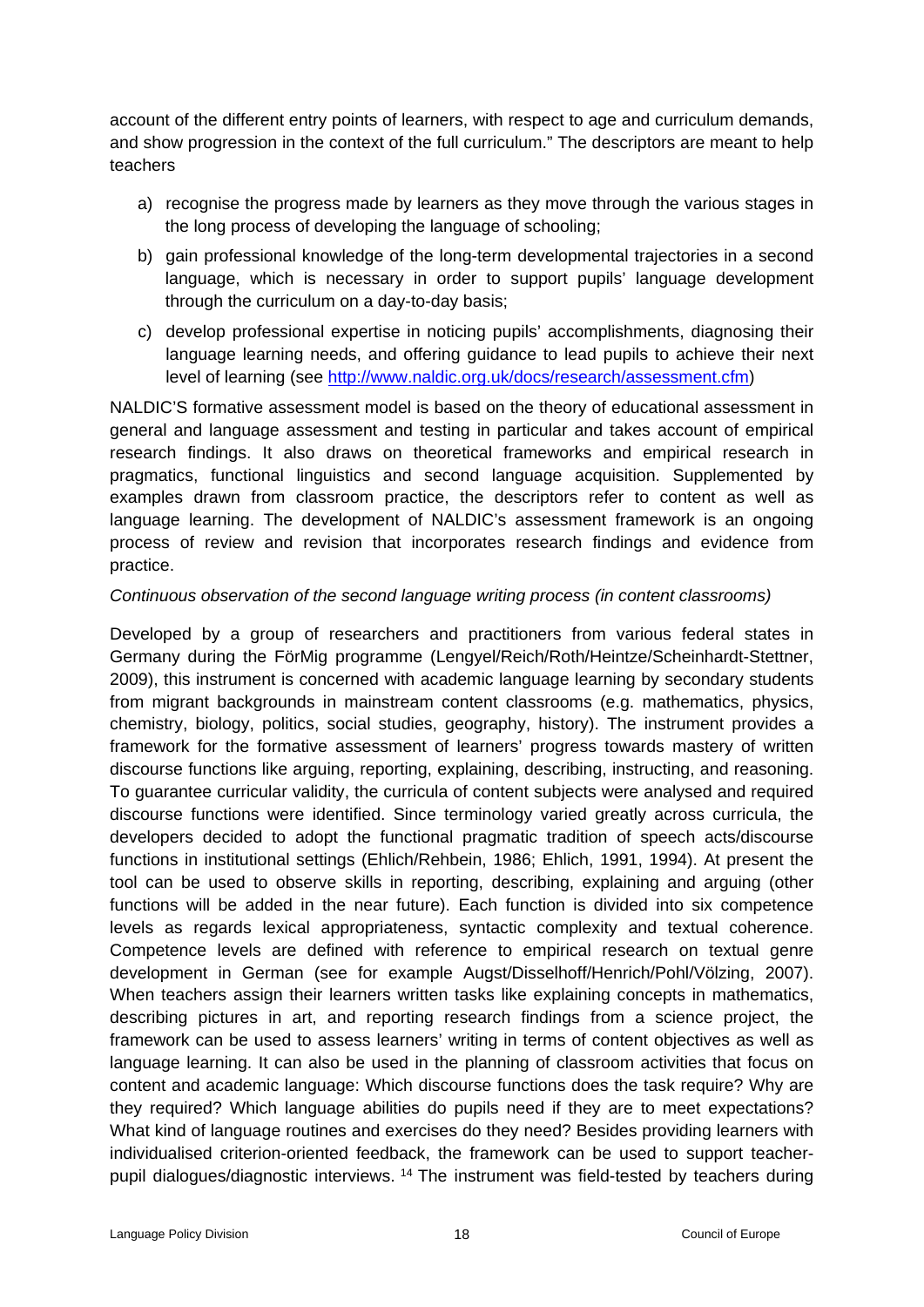the FörMig programme. They used it to observe pupils' second language development in reporting and explaining as they performed curriculum-based tasks at three points in the course of a school year. As a result of using the instrument, content teachers became more aware of the linguistic demands of classroom activities and the importance of their own modelling role in continuous language education. The instrument also enhanced cooperation between language and content teachers.

#### *A broad approach to observation, self-assessment and documentation*

To give an example of broad diagnostic approaches that use observation, documentation and learner self-assessment, I will briefly describe procedures from Sweden and Germany. The Swedish example is part of a holistic approach which combines curriculum, diagnostic materials and tests in Swedish and Swedish as a second language. Whereas curriculum content tests are designed for grade 5, grade 9 and upper secondary education, diagnostic materials are used from pre-school to  $5<sup>th</sup>$  grade and from  $6<sup>th</sup>$  to  $9<sup>th</sup>$  grade. They should not be seen independently of their educational setting and grades but they can nevertheless be used to observe pupils' development over several school years (Garme, 2005, p. 242ff; see also [www.nordiska.uu.se/hatprov\)](http://www.nordiska.uu.se/hatprov). The diagnostic materials are designed to allow not only the teacher but learners themselves to monitor their language development.<sup>15</sup> In the case of children and adolescents who are growing up plurilingually, home languages are included in the process alongside Swedish as a second language. Since home languages are school subjects with their own curricula and evaluation standards, teachers can bring in their observations from both subjects. A holistic approach of this kind takes account of child language acquisition, children's communicative competence in their various languages, the language incentives provided by the environment, and typological and structural differences and similarities across languages (see section 2.3 above).

The Swedish materials are designed to illuminate pupils' strong and weak points, with a focus on the language learning progress. Observations are documented and can help the teacher in planning the continuation of the course as well as in so called "personal development dialogues". A general framework ensures that the teacher's observations and insights are systematic. The materials also include an observation table for each child, teachers' instructions and a poster to display on the classroom wall (the poster is supposed to stimulate learners to reflect on their language proficiency and development). The observation scheme consists of two sections: communicative language proficiency and reading/writing skills, focusing on key dimensions of these competences. Each section contains assessment descriptors logically linked to one another and based on the chronology of language acquisition.<sup>16</sup> In recording their observations teachers are expected to consider whether the tasks they give their learners correspond to their interests and abilities. Accordingly, aspects of the individual learner's behaviour and of language learning processes are included in the tool. Observation can take place either spontaneously or in relation to predetermined tasks and pupil-centred activities. Either way, findings need to be documented using the observation scheme. It should go without saying that schemes of this kind are not intended to be used to compare learners with one another but to gain insight into the individual learner's progress and achievement (individual benchmark).

<sup>&</sup>lt;sup>14</sup> For further details and ordering options see [www.blk-foermig.uni-hamburg.de](http://www.blk-foermig.uni-hamburg.de/)

<sup>15</sup> For further discussion of self-assessment in language educational contexts, see Little (2009).

 $16$  An overview of the various components of the diagnostic materials (and tests) from pre-school to 12<sup>th</sup> grade is available at [www.nordiska.uu.se/hatprov](http://www.nordiska.uu.se/hatprov)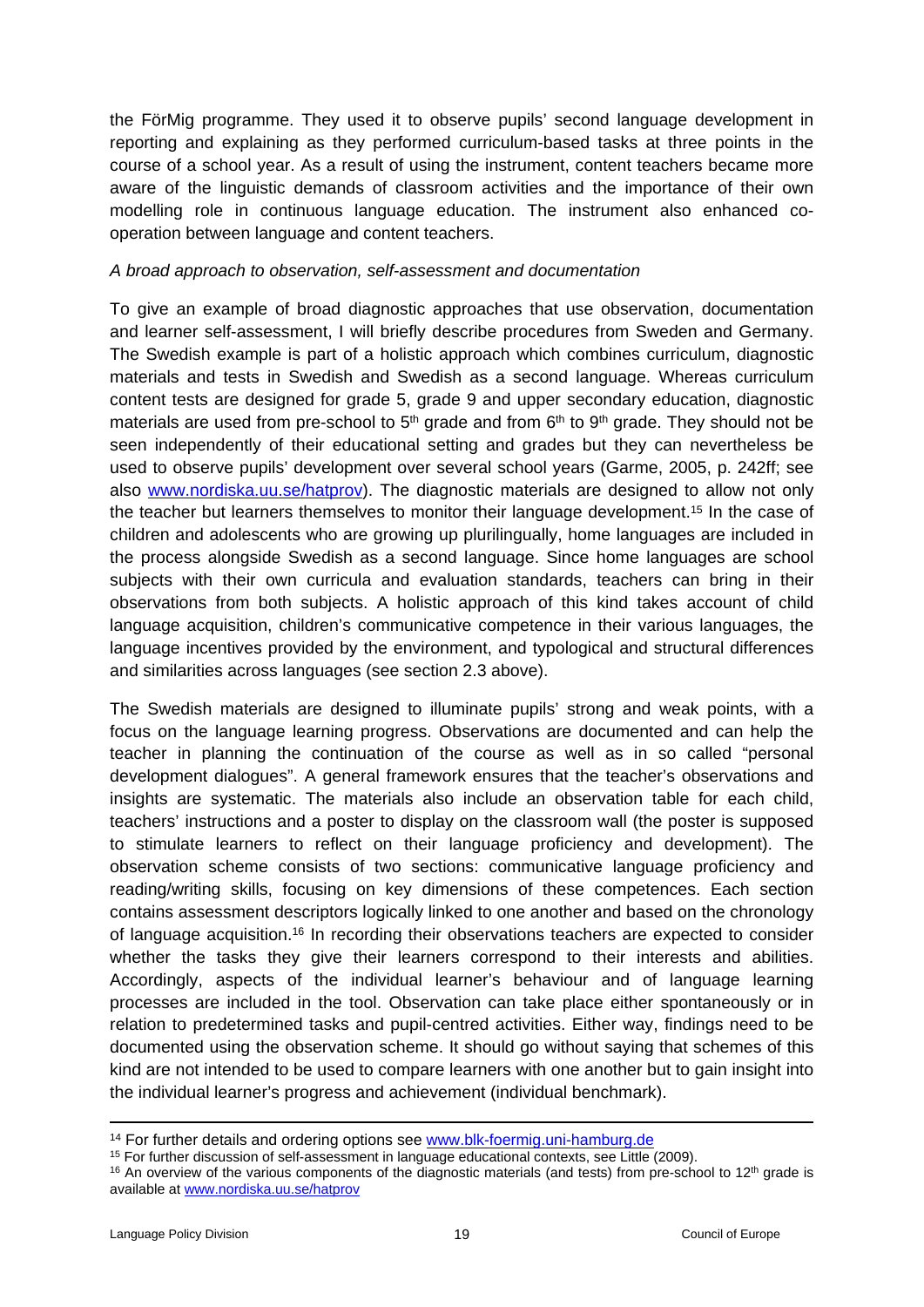Another example of a broad approach is the documentation tool developed in Berlin to support the language development of migrant children in the transition from kindergarten to primary school (Lerndokumentation Sprache – Documentation of Language Development; Senatsverwaltung Berlin, 2005;<sup>17</sup> Carls, 2009). This scheme comprises three parts: a documentation sheet (or report form) for the individual child, a comprehensive guide for teachers, and a portfolio for the child. The portfolio is designed to be used in first and second grades and offers the possibility of incorporating a so-called "language learning dairy" that children and their teachers use in kindergarten. The scheme is an instrument for performance-based observation and documentation of individual language acquisition with particular reference to phonological awareness, auditory perception, oral discourse, grammar, text reception and production, and orthography. The teacher gathers evidence of pupils' performances in order to examine their language development in depth and to individualise her teaching. Home languages are addressed by using a questionnaire at teacher-parent meetings. Parents are asked to provide information on their child's acquisition of the home language, language use outside school, literacy activities in the home, and so on. Evaluation of the scheme showed that teachers tended to use the documentation instrument in conversations with parents to show them how their child's language development was progressing and what aspects needed to be improved. Teachers also reported that the documentation form was a suitable way of finding out about children's resources, strengths and interests – information that could be used to engage the individual child in his/her own language learning process.

Broad approaches to diagnostics, including documentation and self-assessment procedures, can play a significant role in making implicit language standards and expectations explicit. The use of implicit language standards was common practice in "homogeneous" classrooms attended only by native speaker pupils, but it has been rendered obsolete by pupils' heterogeneous language socialisation experiences. Tools of the kind we have been discussing in this section have an impact on individual learning, monitoring on the microlevel, future planning, and learning-centred dialogues with pupils and/or parents. They take as their starting point what pupils know and can do, which allows for the fact that pupils may have a rich variety of linguistic experiences. It is important when working with children and adolescents from migrant backgrounds to find out about the (linguistic) resources they can bring to bear on their language and academic learning.

### <span id="page-19-0"></span>**4. Implementation strategies – some examples**

As section 3 has shown, there are a number of ways to gather evidence of migrant learners' language development and learning potential. But whichever approach to diagnostics is chosen, it is still necessary to find ways of embedding diagnostic procedures into the administrative and classroom practice of the school. If formative assessment and language diagnostics have not been part of teachers' pre-service training, their use may easily be treated as an optional extra unless effective strategies are put in place. This section provides an overview of the implementation strategies devised by the model programme FörMig.

### <span id="page-19-1"></span>*4.1 Establishing* **a language concept and integrating diagnostics as a standard**

The first step towards successful implementation is to work on a concept of language learning that will provide the basis for diagnostics in one or more institutions. This requires a

<sup>17</sup> Available at [www.foermig-berlin.de](http://www.foermig-berlin.de/)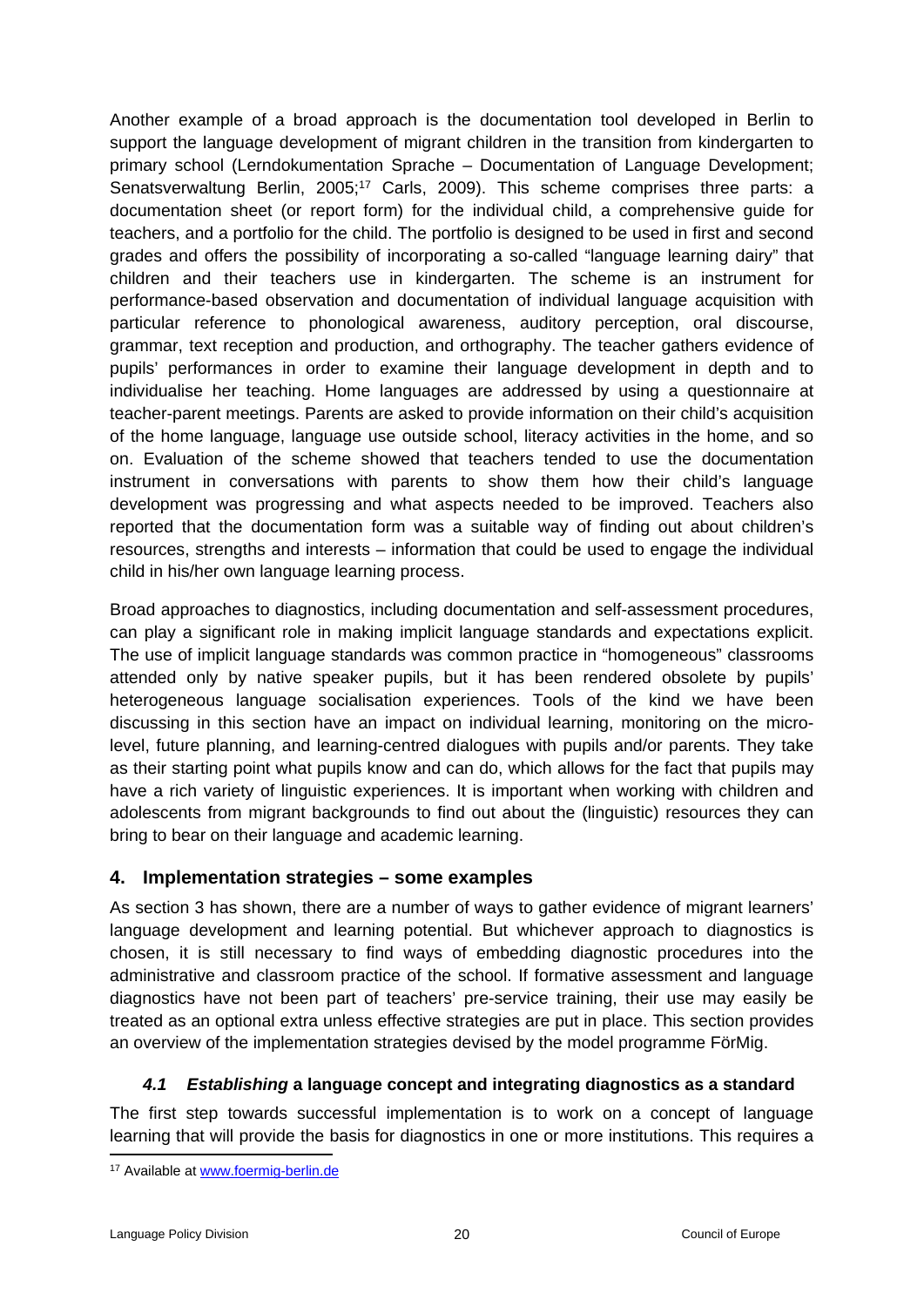process of negotiation that should involve all members of staff in order to ensure their commitment to the concept and to language learning across the curriculum. In FörMig a primary school undertook this task in collaboration with six kindergartens, developing a concept of language learning in which formative assessment played an obligatory role. In this way the institutions involved developed a common understanding of diagnostics and also of the areas in which compromises would be inevitable.

The model programme FörMig has developed an institutional framework for continuous language education and language diagnostics. Academic language is the overarching objective in this concept of language education. The goal is to give all pupils access to academic language, whether they are bi-/plurilingual or not, which means that standards of academic language must be made explicit in terms of linguistic features, structures, discourse functions, and so on. Because academic language is seen as the indispensable tool for effective content learning, language(s) across the curriculum and scaffolding language in content classes are two fundamental principles linked to this idea of language education (see Cummins 2000, Bourne 2003). The framework assumes that language proficiency will develop best when there is balanced and coordinated provision of multiple, rich, and varied stimuli for language learning in content as well as language classrooms. It also assumes that the various languages in individual learners' repertoires can be developed at school in a variety of ways, which reinforces learners' sense of identity and helps to give them equal educational opportunities (the concept paper (Little, 2010) briefly describes some possible approaches). Discovering that a child already has some experience of literacy in his or her home language can help the teacher when it comes to developing literacy skills in the language of schooling because it enables her to focus on the underlying concept of literacy, which can be transferred to the new language. The coordination of development in home language(s) and language(s) of schooling can help to make language learning more effective in other ways. Besides facilitating the explicit use of transfer processes and procedures, it supports the early development of language awareness and fosters the growth of analytical skills and the capacity for self-monitoring. What is more, linking the home languages of migrant learners to the overall goals of language education benefits monolingual as well as plurilingual learners, bearing in mind that linguistic and cultural diversity is a central aspect of daily life for a wide range of children and adolescents, especially in urban areas. Home languages can be used from time to time to make sure that academic content has been understood, but also to illustrate linguistic similarities and contrasts and to give a multilingual dimension to projects in content subjects like geography, literature, and history. Diagnostics, especially procedural techniques that focus on individualised and cooperative learning and teaching, plays a central role in continuous language education, making it possible to match pedagogical activities with individual learner needs.

### <span id="page-20-0"></span>*4.2 Co-operation*

Co-operation plays an essential role in the successful implementation of diagnostic procedures. In the model programme FörMig schools that succeeded in introducing diagnostics established teams to promote and manage the process. This meant that responsibility was shared among the team members and procedures, findings and results were constantly discussed and reflected on. In a few cases teachers of heritage languages and teachers of German as subject worked together. They were able to arrive at a holistic view of learners' competences in both languages, which meant that support for children growing up bilingually could take account of home languages as well as German. The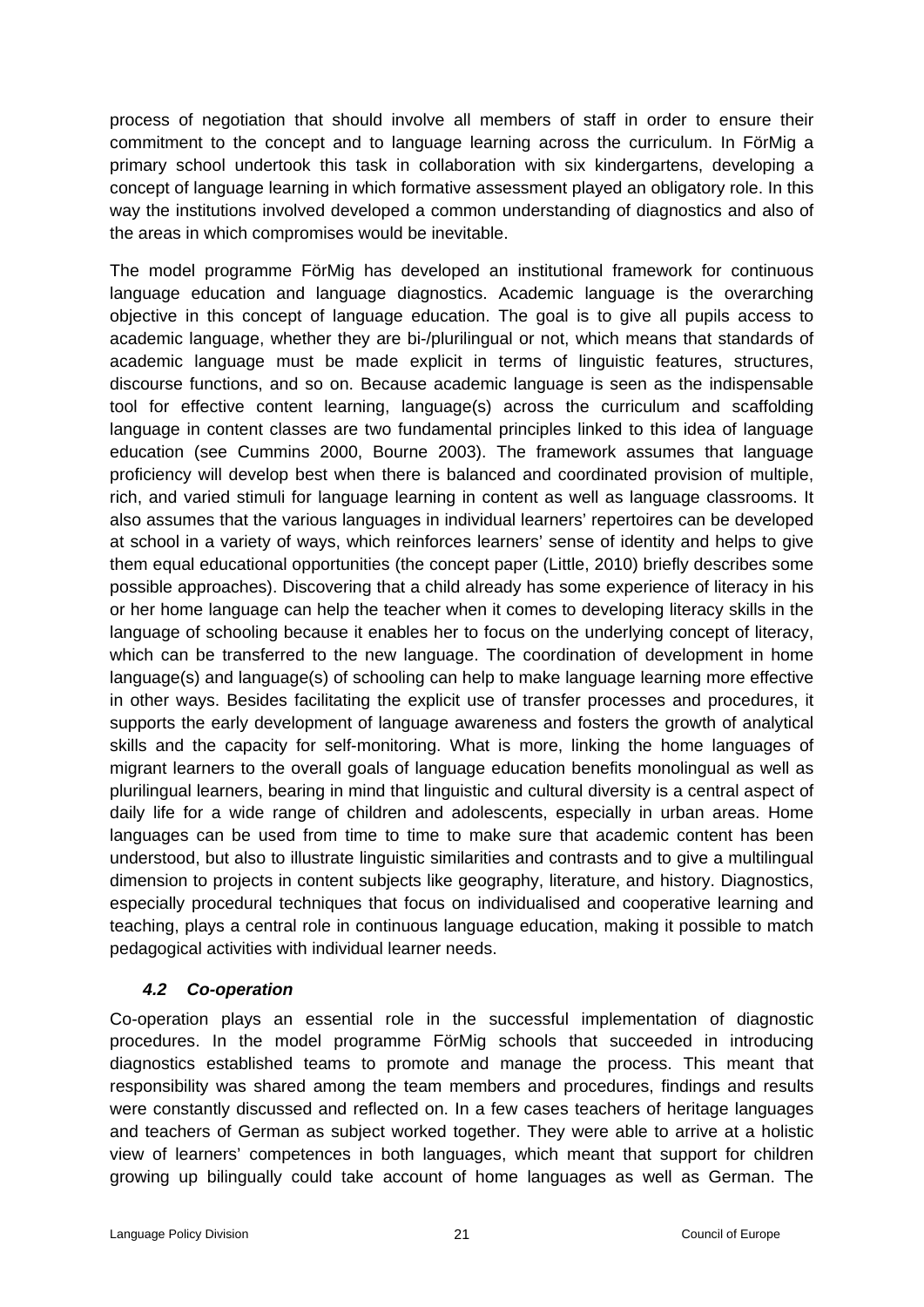procedure can be illustrated by a practical example. In one primary school a language promotion team was established. The team members discussed different diagnostic approaches and decided to use the profile analysis tool HAVAS 5 (they had already been trained in its use), applying it to home languages and German as language of schooling. They introduced the tool to their colleagues at meetings of the whole staff, showed how working with it revealed progression in learning, and integrated HAVAS 5 in the school's language promotion policy. The staff appreciated this way of proceeding, which also ensured transparency for parents and pupils.

Co-operation between language and content teachers is also important. Language teachers can help content teachers to apply diagnostic tools, understand the findings and develop strategies for future action. At the same time content teachers have their own contribution to make to the development of learners' proficiency in the language of schooling. Success is likely to depend on negotiation and co-operation, which are often seen as time consuming. However, teachers who have engaged in these processes report that it is time well spent because it benefits both teaching and learning (for more examples see also Bainski/Kaseric/Michel/MacPake/Thompson 2010).

# <span id="page-21-0"></span>*4.3 Training the staff*

Another key to successful implementation is training, which should include learning about language acquisition in plurilingual settings, multilingualism in educational contexts, and how to use diagnostic procedures to support language learning in the mainstream classroom. Training is most likely to be effective when it is carried out over an extended period. In a long-term perspective language diagnostics in multilingual settings should become an obligatory part of pre-service teacher education.<sup>18</sup>

### <span id="page-21-1"></span>*4.4 Combining tools*

Especially in the early stages of implementation it is possible to save time and resources by combining tools. Spolsky (1992, p.37) argues for a multilevel system that combines testing and formative assessment, and an example from FörMig shows how such a combination can work. Some of the primary schools involved in the model programme began by using a computerised assessment task in German and Turkish to screen the general language proficiency of all pupils starting school for the first time (in those schools Turkish was the dominant immigrant language and the first/home language of most pupils). The task in question was an adapted version of *Toets Tweetaligheid*, an easily administered standardised test developed by the Cito Groep in the Netherlands (see [www.cito.com\)](http://www.cito.com/); a number of children can be assessed simultaneously, and the computer delivers results quickly. After this the teachers used HAVAS 5 to look more closely at those children whose test results gave cause for concern. By using a standardised test to gain an overall view, the schools were able to concentrate their profile analysis, which is time-consuming and resource-intensive, on those learners most likely to benefit from it.

### <span id="page-21-2"></span>*4.5 Application of tools linked to academic objectives*

Some of the tools discussed above apply a criterion-oriented benchmark, using descriptors to link curriculum, academic objectives and classroom activities. Teachers and schools find

<sup>&</sup>lt;sup>18</sup> The NALDIC website offers a useful overview in this field and practical information. See also some helpful web-resources in Anderson/Obied/McPake (2010).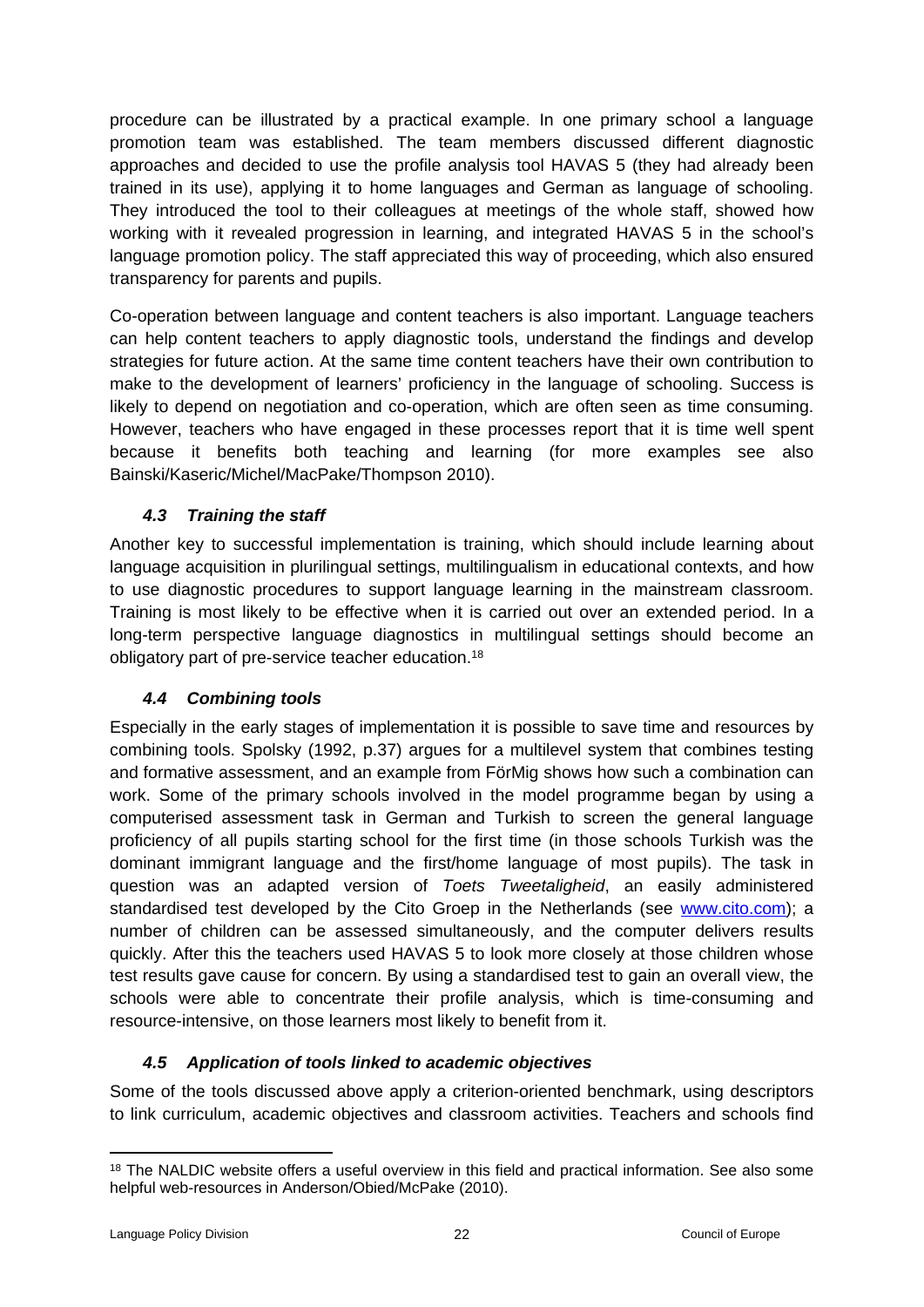this approach very attractive, which perhaps explains why it seems easier to implement than other tools. By making standards, criteria and expectations explicit to teachers and learners, we provide them with a set of quidelines they can rely on. We also enhance learners' ability to monitor and self-assess their language learning and help them to build identities as successful learners. In this connection it is important to recall that teachers often have low expectations of learners from migrant backgrounds, whereas research carried out in the United Kingdom has shown that high expectations are as important for them as for autochthonous learners. Assessment for language learning connected to academic language objectives and overall learning goals can help to maintain high expectations because it makes explicit the path to be followed.

### <span id="page-22-0"></span>**Conclusion**

This study has explored the principles that underlie language diagnostics designed to support continuous language education in multilingual settings. Diagnostic procedures that focus on individualised learning and teaching are located within a theoretical framework that views language learning as a socio-cultural activity. This implies an inclusive view of language, which is especially appropriate when dealing with learners who are growing up bior plurilingually. The design of diagnostic procedures takes account of (second) language acquisition research and functional pragmatics as well as (language) assessment research and practice. The study has also provided an overview of the aims and functions of language diagnostics and summarised different approaches, describing a number of available tools. Different methods and tools were seen to share the same objective: to assess individual development in home languages and the language of schooling, especially academic language, in order to respond more precisely to individual needs. By applying diagnostic tools and reflecting on their findings, teachers can understand the "bigger picture" of language development and learning over time. Some tools can also help learners to develop self-assessment skills, making them more autonomous and independent in their learning.

In linguistically and culturally diverse classroom settings there can be no "one size fits all" approach to language diagnostics and language support. Rather, it is necessary to devise solutions that match the objectives, curricula and programmes of regions, municipalities and even individual schools. Some of the key strategies and examples of successful implementation described here may help to identify appropriate first measures.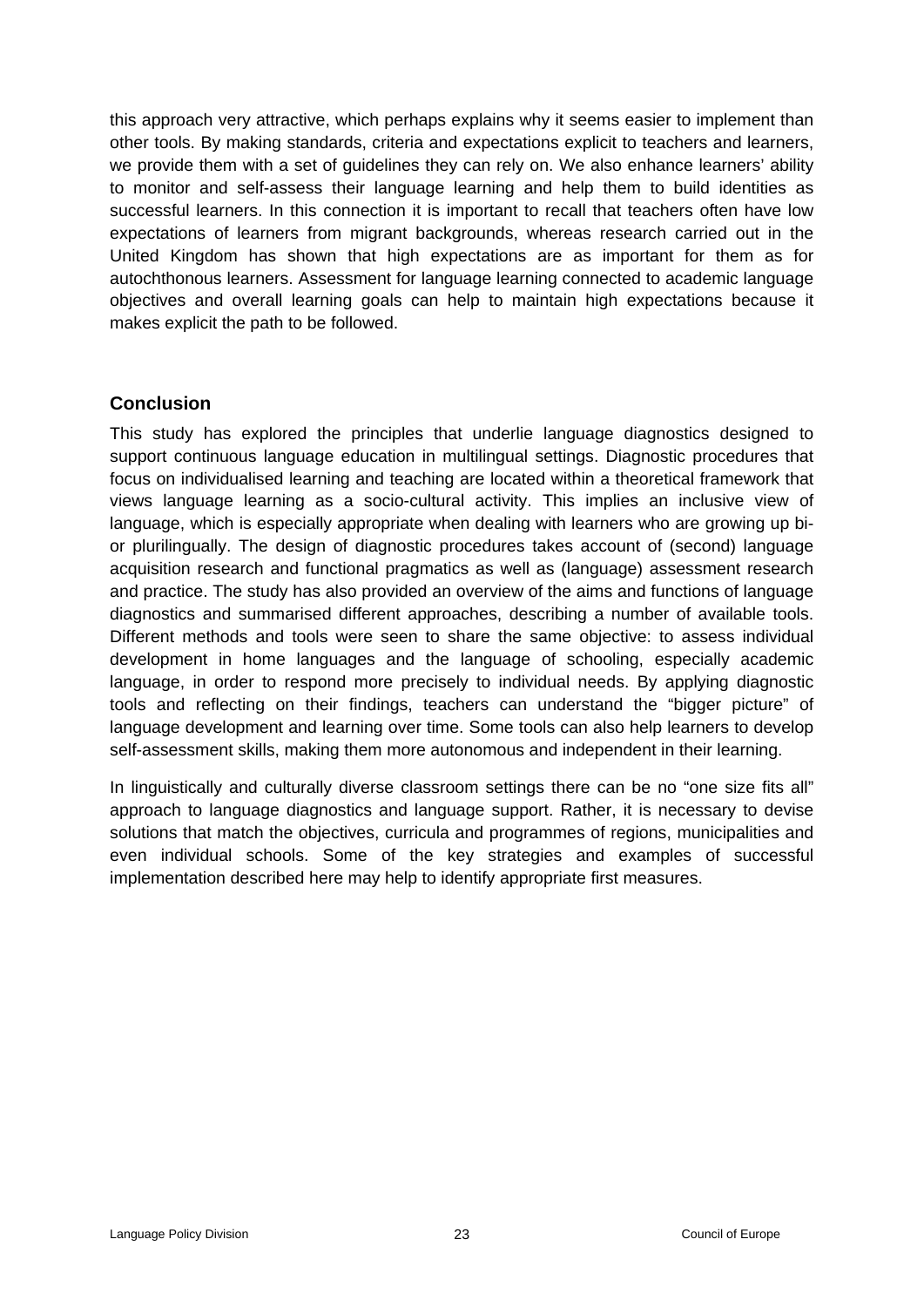### <span id="page-23-0"></span>**References**

Anderson, J./Obied, V./McPake, J. (2010): Professional Development. Strasbourg: Council of Europe.

- Augst, G./Disselhoff, K./Henrich, A./Pohl, T./Völzing, P. (2007): Text Sorten Kompetenz. Eine echte Longitudinalstudie zur Entwicklung der Textkompetenz im Grundschulalter. Frankfurt: Peter Lang.
- Bainski, C./Kaseric, T./Michel, U./MacPake, J./Thompson, A. (2010): Co-operation, management and networking: effective ways to promote the linguistic and educational integration of children and adolescents from migrant backgrounds. Strasbourg: Council of Europe.
- Berthele, R/ Lenz, P (2010): Assessment in plurilingual and intercultural education. Strasbourg: Council of Europe.
- Bourne, J. (2003): Remedial or radical? Second language support for curriculum learning, In: Bourne, J./Reid, E. (Eds.): Language education. World yearbook of education 2003. London: Kogan Page, pp. 21-34.
- Clahsen, H. (1985): Profiling second language development: a procedure for assessing L2 proficiency. In: Hyltenstam, K./Pienemann, M. (Eds.): Modelling and assessing second language acquisition. Clevedon: Multilingual Matters, pp. 283-331.
- Cummins, J. (2000): Language, power, and pedagogy: Bilingual children in the crossfire. Clevedon: Multilingual Matters.
- Carls, Gudrun (2009): Die "Lerndokumentation Sprache" in der Schulanfangsphase. In: Lengyel, D/Reich, H.H./Roth, H.-J./Döll, M. (Eds.): Von der Sprachdiagnose zur Sprachförderung. FörMig Edition Band 5. Münster u.a.: Waxmann, pp. 165-173.
- Crystal, D./Fletcher, P./Graman, M. (1976): The grammatical analysis of language disability. A procedure for assessment. London: Arnold.
- Ehlich, K./Rehbein, J. (1986): Muster und Institution. Untersuchungen zur schulischen Kommunikation. Tübingen: Narr.
- Ehlich,K. (1991): Funktional-pragmatische Kommunikationsanalyse. Ziele und Verfahren. In: Flader, D. (Ed.): Verbale Interaktion. Studien zur Empirie und Methodologie. Stuttgart: Metzler, pp. 127- 143.
- Ehlich, K. et al. (Eds.) (1994): Schrift und Schriftlichkeit/Writing in Its Use. Bd. 1. Berlin/New York: de Gruyter.
- Ehlich, K./Bredel, U./Reich, H.H. (2008a): Referenzrahmen zur altersspezifischen Sprachaneignung. Band 1. Berlin: BMBF.
- Ehlich, K./Bredel, U./Reich, H.H. (2008b): Referenzrahmen zur altersspezifischen Sprachaneignung. Band 2. Berlin: BMBF.
- Garme, B. (2005): Auf den Flügeln der Sprache: Ein diagnostisches Verfahren. In: Ehlich, K. u.a.: Anforderungen an Verfahren der regelmäßigen Sprachstandsfeststellung als Grundlage für die frühe und individuelle Förderung von Kindern mit und ohne Migrationshintergrund. Bonn: BMBF, pp. 241-260.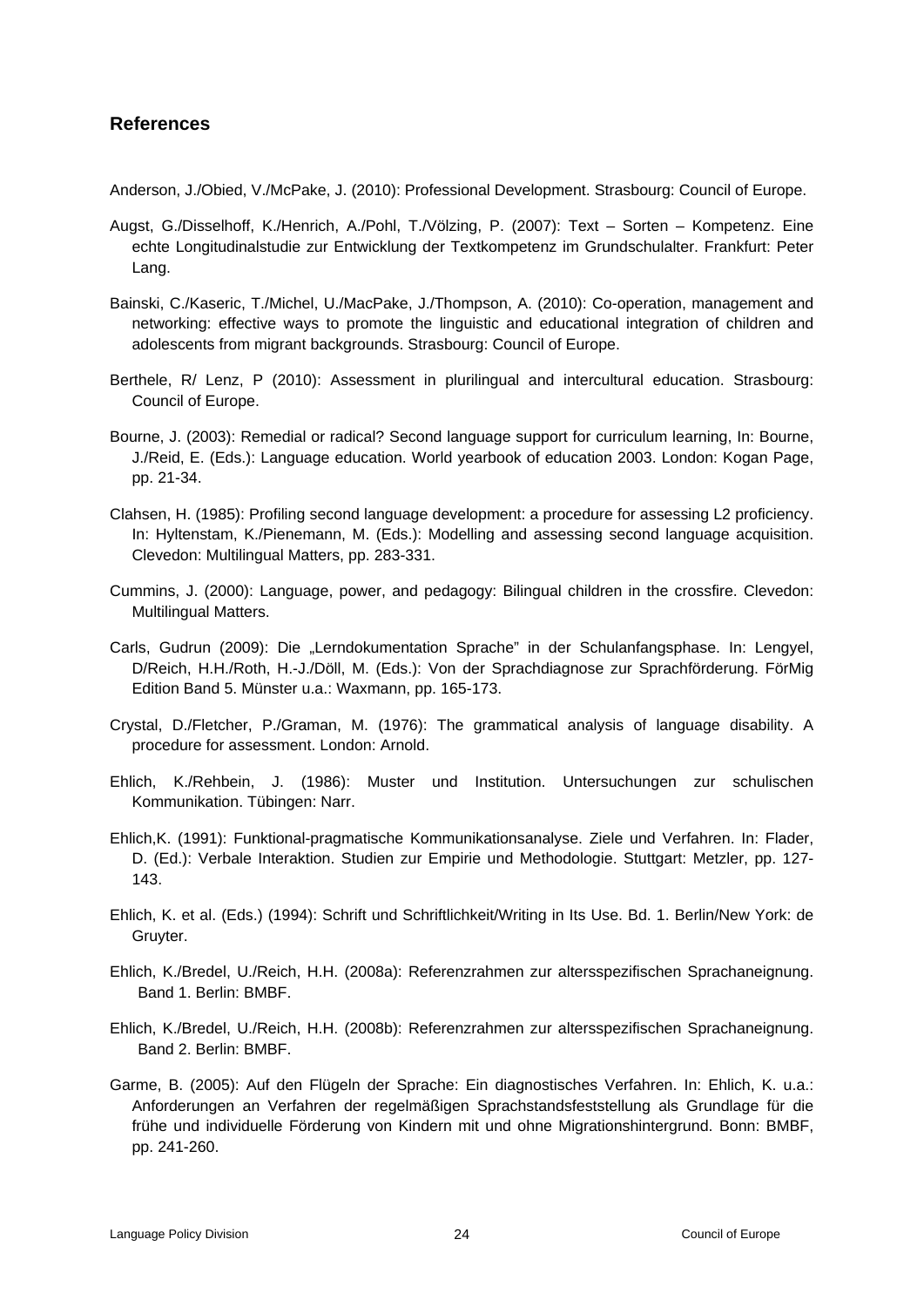- Gibbons, P. (2002): Scaffolding language, scaffolding learning: teaching second language learners in the mainstream classroom. Portsmouth, NH: Heinemann.
- Gibbons, P. (2006): Bridging discourses in the ESL classroom: students, teachers and researchers. London: Continuum.
- Halliday, M.A.K./Hasan, R. (1991): Aspects of language in a social-semiotic perspective. 3<sup>rd</sup> Edition. London: Oxford University Press.
- Hancock, Ch. R. (1994): Alternative Assessment and Second Language Study: What and Why? In: Center for Applied Linguistics – Alternative Assessment and Second Language Study. Download under: http://www.cal.org./resources/digest/hancoc01.html.http://www.cal.org./resources/digest/hancoc01 .html (Access date: 14.6.2010)
- Kany, W./Schöler, H. (2007): Fokus Sprachdiagnostik. Leitfaden zur Sprachstandsbestimmung im Kindergarten. Berlin: Cornelsen Scriptor.
- Lengyel, D. (2008): Sprachförderung durch Erzählen Indikatoren zur Analyse der Erzählfähigkeit von Vorschulkindern mit Deutsch als Zweitsprache. In: Diskurs Kindheits- und Jugendforschung, 3 (3), pp. 260-276.
- Lengyel, D. (2009): Zweitspracherwerb in der Kita. Eine integrative Sicht auf die sprachliche und kognitive Entwicklung mehrsprachiger Kinder. Münster. Waxmann.
- Lengyel, D./Reich, H.H./Roth, H.-J./Heintze, A./Scheinhardt-Stettner, H. (2009): Prozessbegleitende Diagnose zur Schreibentwicklung: Beobachtung schriftlicher Sprachhandlungen in der Sekundarstufe I. In: Lengyel, D./Reich, H.H./Roth, H.-J./Döll, M. (Eds.): Von der Sprachdiagnose zur Sprachförderung. FörMig Edition Band 5. Münster u.a.: Waxmann, pp. 129-138.
- Leung, C./Mohan, B. (2004): Teacher formative assessment and talk in classroom contexts: assessment as discourse and assessment of discourse. In: Language Testing 21 (3), pp. 335-359.
- Little, D. (2009): The European Language Portfolio: where pedagogy and assessment meet. Paper presented on the 8<sup>th</sup> International Seminar on the European Language Portfolio, Graz, 29 September – 1 October. Download under: [www.coe.int/portfolio](http://www.coe.int/portfolio) (Access date: 14.6.2010)
- Little, D. (2010): The linguistic and educational integration of children and adolescents from migrant backgrounds. Strasbourg: Council of Europe.
- McNamara, T. (2001): Language assessment as social practice: challenges for research. In: Language Testing 18 (4), pp. 333-349.
- Menken, K. (2008): English learners left behind: Standardized testing as language policy. Clevedon: Multilingual Matters.
- Mercer, N. (1995): The Guided Construction of Knowledge: talk amongst teachers and learners. Clevedon: Multilingual Matters.
- Nußbaumer, M./Sieber, P. (1994): Texte analysieren mit dem Zürcher Textanalyseraster. In: Sieber, P. (Ed.): Sprachfähigkeiten – Besser als ihr Ruf und nötiger den je. Aarau: Sauerländer, pp. 141-186.
- Thürmann,E./Vollmer,H/Pieper, I. (2010): Languages of schooling: focusing on vulnerable learners. Strasbourg: Council of Europe.